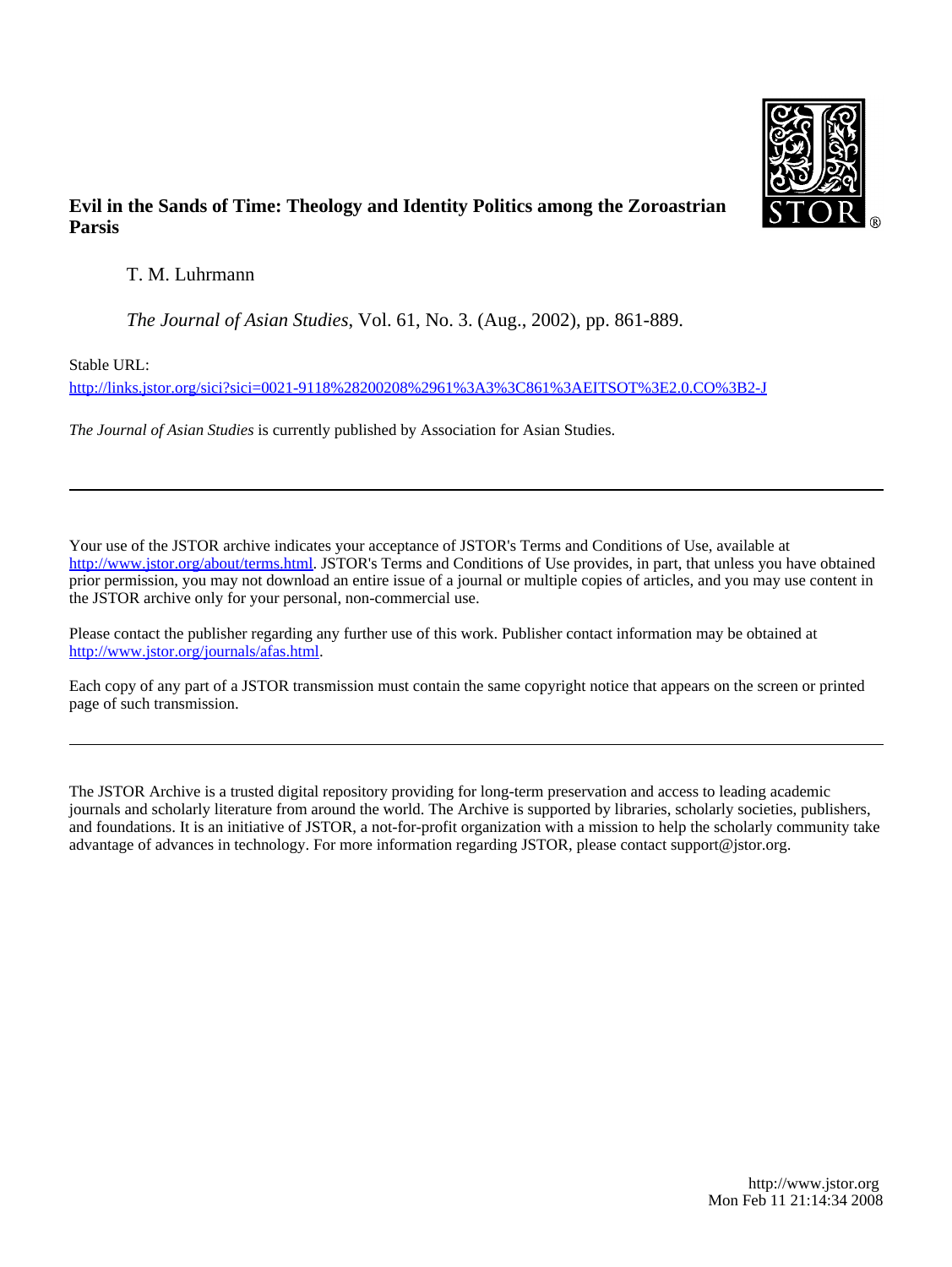# Evil in the Sands of Time: Theology and Identity Politics among the Zoroastrian Parsis

# T. M. LUHRMANN

 $\prod_{i=1}^n T_i$  (The GREAT THE GREAT TRADITIONS are in some sense unchanging, but as Milton Singer pointed out, the anthropologist's task is to "find for these ideas a local habitation and learn how they operate in the lives of ordinary people" (1972, 39). What I wish to present here are the changing meanings of texts that are thought to form the core of the ancient religion of Zoroastrianism and the story of how their interpretations have altered as the South Asian community of Parsi Zoroastrian interpreters has changed. Much about this story echoes the experience of other South Asian communities: as the British rose to dominance and their missionaries strove to teach Parsis that theirs was an inferior, weaker faith, Parsis began to represent their religion as similar to that of the Protestant Christians, even while steadfastly refusing (for the most part) to convert. Some parts of this story, however, are different, because they reflect the complex fate of a diasporic group that left its traditional homeland of Persia a thousand years ago, but whose members have never forgotten that they are outsiders in an adopted land. In the late twentieth century, Khojeste Mistree, a charismatic, brilliant teacher, began to teach that the ancient religion of Zoroastrianism is strikingly different from either Christianity or Hinduism, and that the Parsis must claim the distinctiveness of their own tradition. He acquired the intellectual tools to do so from his Oxford training, and many Parsis are outraged by what they regard as his foreign heresies. But the young appear to have listened.

In fact, this story of changing theological interpretation is the story of two different impulses in diasporic groups. The first is centrifugal and assimilationist. Although they arrived in India hundreds of years before the British, Parsis made efforts to represent themselves as being like the British, and they did so more diligently and effectively than perhaps any other South Asian community. In recognition of that assimilationist desire, they have been called the most westernized indigenous community under the Raj. This impulse is well understood in the anthropological literature as the phenomenon of native identification with the colonizer. The structure of that elite identification and its complex socio-psychological consequences have been

T. M. Luhrmann **(tluhrman@midway.uchicago.edu)** is a Professor in the Committee on Human Development, University of Chicago.

I would like to acknowledge here my deep sense of gratitude to the Parsi community, and particularly to Zoroastrian Studies, and to thank them for their hospitality and kindness.

> *The Journal of Asian Studies* 61, no. *3* (August 2002):861-889. O 2002 by the Association for Asian Studies, Inc.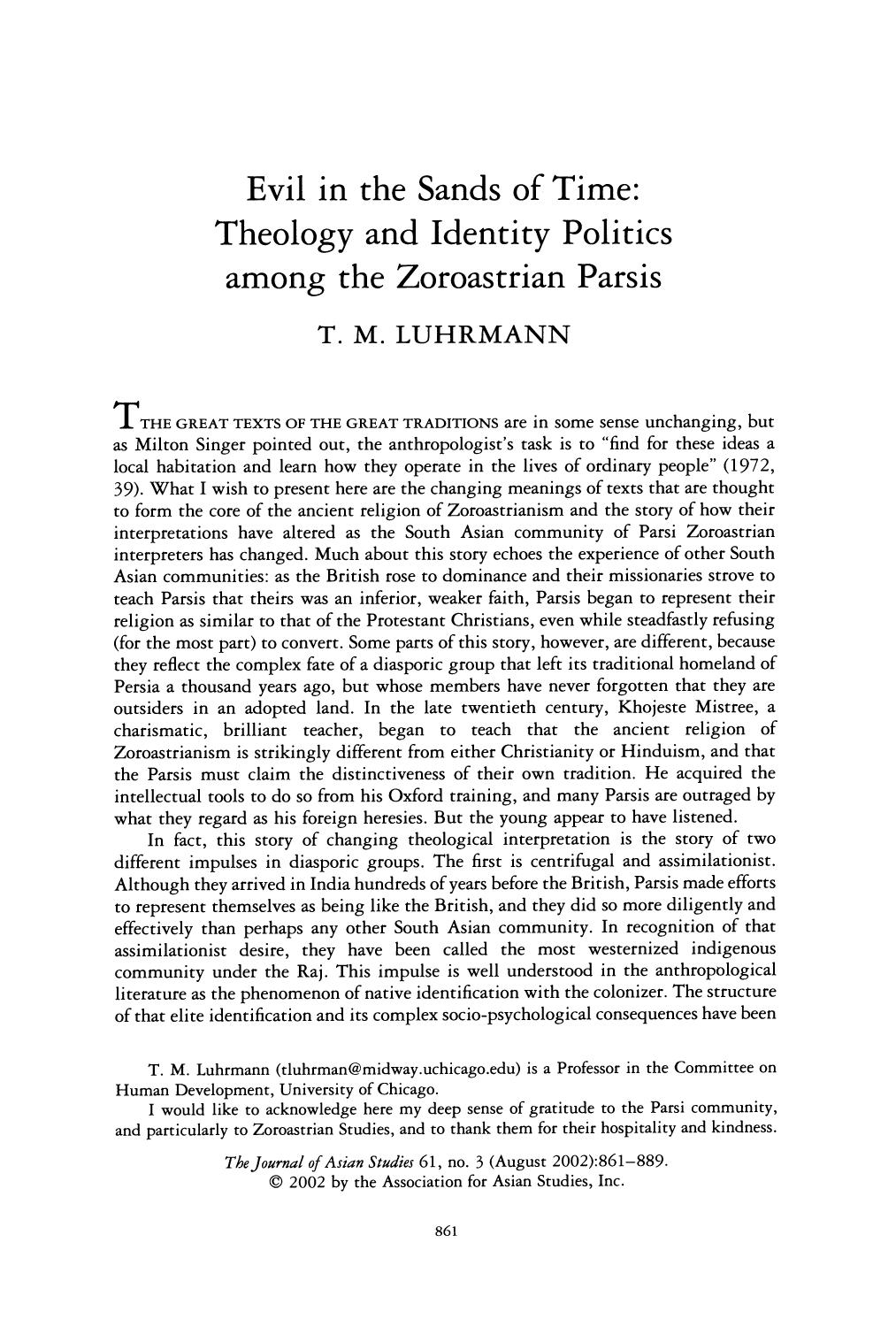presented, in differing ways and with distinctive contexts, by Mannoni (1956), Memmi (1965), Fanon (1967), Kelly (1991), Suleri (1992), Bhabha (1994), Stoler (1995), and others. The tragedy of this impulse in a colonial context lies in its fundamental failure, for rarely did the colonial authorities accept the westernized elites as genuine members of their own group. Postcolonial theorizing has focused on the result of that ultimate rejection and the "hybrid consciousness," to use Bhabha's phrase, of the people who came of age within these circumstances.

The second, centripetal impulse is the antidote to the first: it is the move inwards to reaffirm identity in the face of diffusion. We see it in the charismatic teacher, through whom an active, youth-driven movement has emerged to teach what it is to be a "true" Zoroastrian to Parsis who feel they never knew what it meant, and who have now spread across the globe. This centripetal impulse is less well studied, at least in the ethnography of South Asia: it is the impulse of those who return (or claim to return) to what previous generations have abandoned.' Yet the "return" is not a repetition. In its self-consciousness, its deliberateness, its choice, the return can never recapitulate the original state. Those who have left can never truly go home again.

Neither the centrifugal nor the centripetal impulse is specific to diasporic groups, but both impulses are particularly important in such groups because they create problems of survival as a distinct group within a larger society. This article begins with an account of the way Parsis reinterpreted their religious texts to make them more modern, more British, more appropriate to the status to which they aspired. Then the article turns to a phenomenon that may resonate with other communities elsewhere: that a religiously defined ethnic group, at risk of losing its distinctiveness, produced an orthodox movement that claimed to return the group to the original, true religion and thus to regenerate its essential vitality. In the Parsi case, that orthodox movement has certain characteristics that set it apart from earlier religious practices. First, theology becomes more important to the everyday practitioner, because the movement is course and lecture driven. Second, the theological texts are made personally meaningful to the participants. Third, the personal response to the text becomes more privileged than textual scholarship. Fourth, the movement acknowledges that while being born Parsi just happens, becoming a religious Zoroastrian requires a conscious act. These characteristics result from the very modern need to "sell" the religion, from the recognition that the movement's version of the religion is one choice among others for those whom they are trying to attract.

### The Community

Bombay is home to the great majority of the seventy-six thousand or so Parsis in India, and symbolic homeland, perhaps, to another twenty or more thousand who have spread in the diaspora to Britain, Hong Kong, East Africa, Canada, and the United States.\* They are primarily a middle-class, well-educated community, often involved in the professions: law, medicine, and banking. They are descendants of the Zoroastrians who escaped an Islamicized Persia in the tenth century C.E. Those Zoroastrians arrived eventually in Gujarat, where they settled into an agricultural life,

<sup>&</sup>lt;sup>1</sup>These two themes of centripetal and centrifugal impulses can be seen, however, in a discussion of religious revival or "fundamentalism" which has received a great deal of attention in other settings, e.g., Howell 2001, Mahmood 1998.

<sup>&#</sup>x27;The 1991 India census identified 76,392 Parsis *(Parsiana* 1995:18[4]14-17).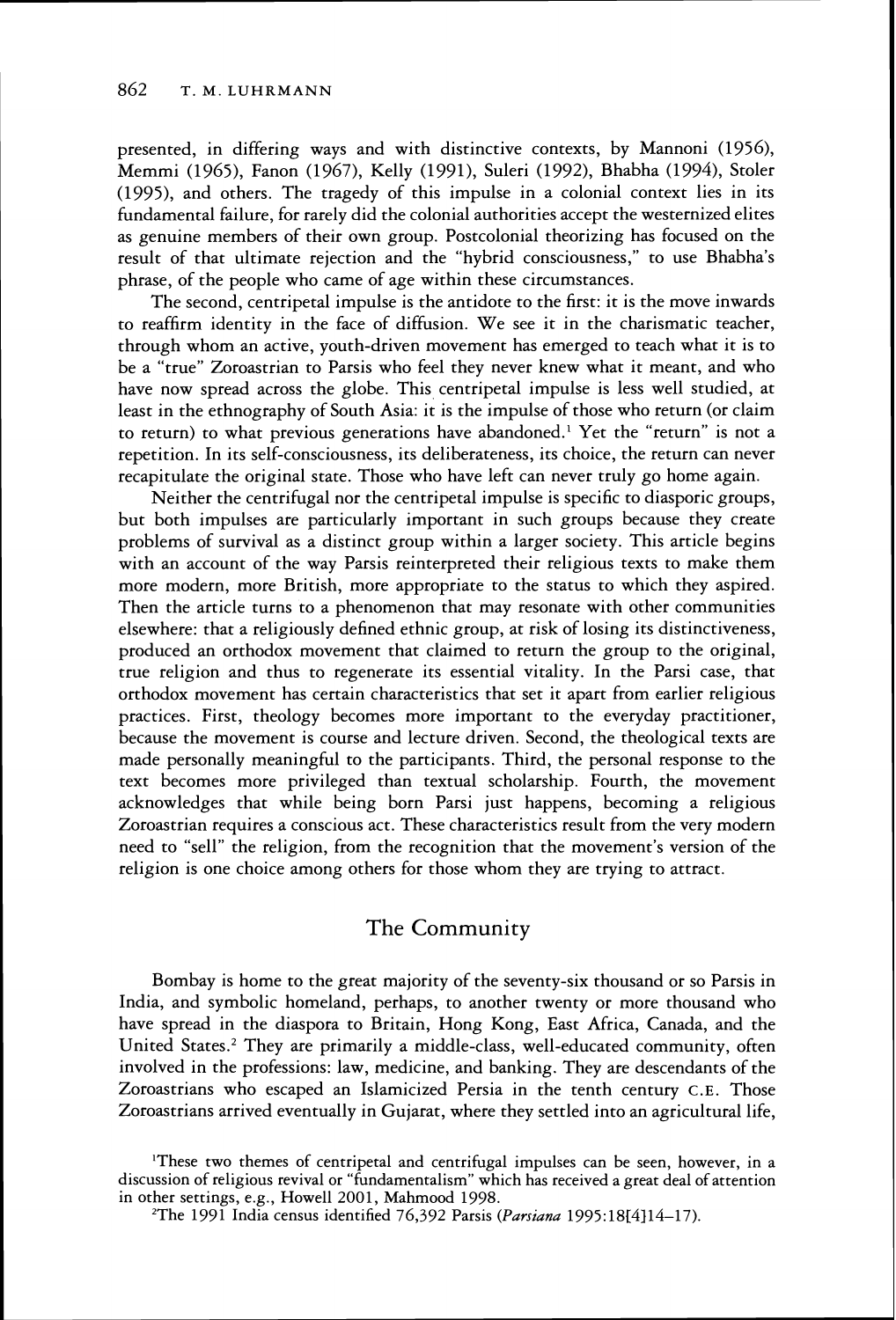with some weaving and trading. When the British arrived, and particularly after the British acquired Bombay in the seventeenth century, the Parsis became involved with them as financiers and mediators and established their reputation for great business and political success during the following centuries. They are noted as well for their remarkable religion, one of the oldest monotheisms.

Zoroastrian theology is usually understood as the creation of one man, Zarathustra, thought to have been a priest of the early Indo-Iranian religion over three thousand years ago.<sup>3</sup> Central to that religion was the concept of *asha* (Sanskrit *rta*, later *dharma*), meaning righteousness or-as scholars and some followers describe it-natural law.<sup>4</sup> The term is thought to have implied order and right working, and it remained central to Zarathustra's understanding of religion as he reformed it (see Boyce 1975, 27 and Zaehner 1961, 34 ff.). It still is salient for the contemporary Zoroastrian. The central foci of the early Iranian cult were fire and water; these elements, particularly fire, remain at the heart of Zoroastrianism past and present. Tradition says that revelation came to Zarathustra when he was thirty. He had left his parents' home at age twenty, against their wishes, to seek for truth  $(Zadstram 20.7)$ .<sup>5</sup> He waded into the depths of a river to fetch water for a seasonal ceremony. Upon emerging on the bank of the river (and having bathed, thus being ritually pure), he saw on the bank a shining figure-a man, handsome, brilliant and elegant, who wore his hair curved-tailed, because the curved tail is an indication of duality (Zadspram 21.8)-who led him into the presence of God (Ahura Mazda) and five other radiant beings, before whom "he did not see his own shadow on the earth, owing to their great light."6 Zarathustra's teaching about these beings is not clear: preserved in seventeen hymns known as the Gatbas, found in a body of texts called the Avesta, they are elliptical and obscure. Long passages refer to cattle herding. The following excerpts are typical of the whole, translated by Insler, a careful but not entirely literal scholar:

With hands outstretched in reverence of him, our support, the spirit virtuous through truth, I first entreat all (of you) Wise One, through this act, for (that) through which Thou may satisfy the determination of (my) good thinking and the soul of the cow. (Yasna 28.1 [Insler 1975, 251)

By whichever action, by whichever word, by whichever worship, Wise One, Thou didst receive for Thyself immortality, truth and mastery over completeness, let these very things be given to us by Thee, Lord, in the very greatest number.

(Yasna 34.1 [Insler 1975, 551)

<sup>3</sup>In the Gathas he refers to himself as a "zaotar," a term used to describe a fully qualified priest (Boyce 1979, 18). The date of Zarathustra is a matter of controversy; standard scholarly agreement settles on some time between 2000 **B.C.E.**and 1500 **B.C.E.**and ties the composition of Zarathustra's hymns, the Gathas, to the rough period in which the Vedas were composed.

<sup>4</sup>The association with science grows powerful in the nineteenth century. By now the importance of natural law is well incorporated into the religion. A teaching course for North American Zoroastrians includes an article on Asha whose first paragraph begins "Asha denotes" righteousness, justice and the divine/natural law that governs the universe.

<sup>5</sup>The Zadspram is one of the Pahlavi texts. The Parsis I knew were likely to read the Zadspram in Mistree 1982 and Müller [1880-97] 1987.

<sup>6</sup>Passage paraphrased and last quote from Boyce 1979, 19; also found in the Zadspram. I rely on Boyce rather heavily because she was treated as the leading scholar by many of those with whom I discussed the texts; she was Mistree's teacher.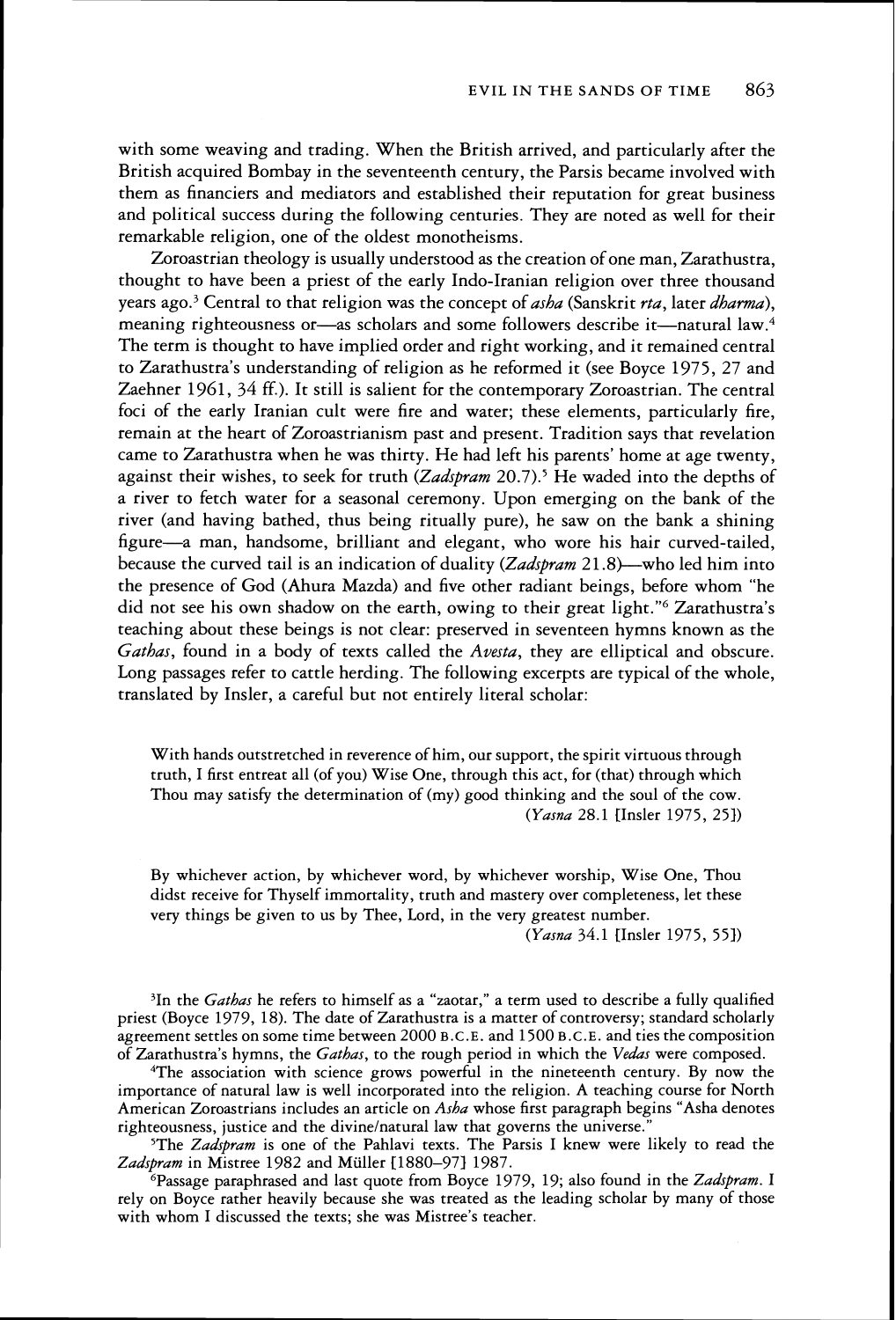#### 864 T. M. LUHRMANN

Wise One, therefore tell me the best words and actions, namely, those allied with good thinking and truth, as the just claim for my praises. By your rule, Lord, Thou shall truly head this world in accord with our wish.

(Yasna 34.15 [Insler 1975, 59])<sup>7</sup>

At the heart of the uncertainty is the degree of God's power in the universe. Perhaps the most famous passage in the *Gathas* is this:

Truly there are two primal spirits, twins, renowned to be in conflict. In thought and word and act they are two, the good and the bad. . . . And when these two spirits first encountered, they created life and not-life, and that at the end the worst existence shall be for the followers of falsehood (drug), but the best dwelling for those who possess righteousness (asha). Of the two Spirits, the ones who follow falsehood chose doing the worst things; the Holiest Spirit, who is clad in the hardest stone [i.e. the sky] chose righteousness, and (so shall they all) who will satisfy Ahura Mazda continually with just actions.

(Yasna 30.3 [Boyce 1979, 20])<sup>8</sup>

A leading western scholar, Mary Boyce, argues that these words indicate that early Zoroastrianism was dualistic. There were two spiritual beings, one good, one evil, utterly opposed to each other, and equally powerful. She points out that a later body of Zoroastrian texts is unambiguously dualistic. In the beginning, explains a later Pahlavi (Middle Persian) text, the *Bundahishn,* there were both God (Ahura Mazda) and evil (Ahriman), both uncreated, both infinite, with a void between them. God knew that he must destroy the evil but that he could not do so in its spiritual form, so he created the material world as a trap for the evil, in the same manner, say the texts, that a gardener sets a trap for the vermin in his garden. Human beings, God's creations, by choosing good action over bad, can force the trapped creature to expend its power in a futile struggle to escape. Death, pain, and suffering have an independent and external cause; God is responsible for none of the sorrow which grips this planet. Boyce argues that these later texts merely elaborate the dualistic themes already present in the *Gathas:* she calls this the "continuity thesis." Many modern Parsi scholars dispute the continuity thesis and argue that the *Gathas* are not dualistic.

In any event, modern Zoroastrian theology was shaped by the community reaction to Christian missionizing during the colonial period, and in particular, to a powerful Scots Presbyterian named John Wilson, who arrived in Bombay in 1829. Wilson would have found a Parsi community that was somewhat larger than it is today. That community was deeply involved with the British in symbiotic patron/client relationships in which Parsis would advance the capital and the British would advance their name, apparently a profitable connection for them both (David 1973). Some Parsis became quite wealthy. One, Sir Jamsetjee Jeejeebhoy, became the first Indian to be given a baronetcy. From 1735 to 1885 the only large dockyard in India was commissioned in Bombay to the Parsi Wadia family (Wadia 1983). By 1813 there were twenty-nine large Bombay ships in trade with China (although Torri 119917 points out that these numbers may be low estimates): of these, twelve were Parsi owned and seventeen British owned. The ships seem to have been phenomenally successful, no doubt in part through the opium trade. Reports on the community in

'Insler's version was often treated as authoritative, particularly by younger Parsis, during my time in India. The other likely alternatives were Taraporewala's translation (1951) (sold at the 1994 North American Zoroastrian Congress) and that of Humbach and Ichaporia (1994). <sup>8</sup>Other translations differ somewhat, e.g., Insler 1975, 33; and Taraporewala 1951, 136.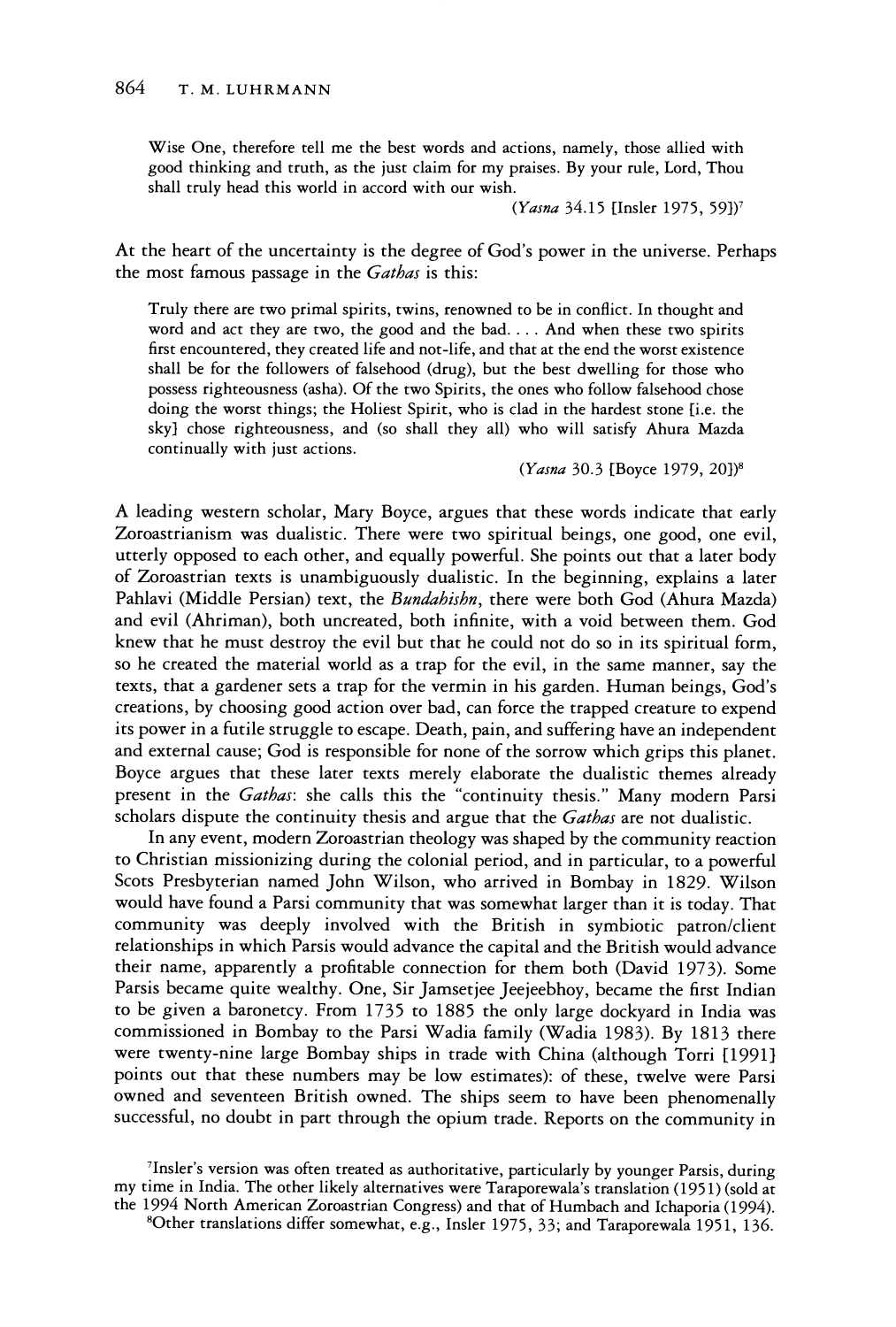the early nineteenth century praise its industry, intelligence, wealth, and enthusiasm for acquiring European manners and customs.'

Wilson seems to have been a charismatic man. He was certainly determined and energetic. He learned Sanskrit, Gujarati, and Marathi-his wife was reportedly the first white woman to speak fluent Marathi<sup>10</sup>-the better to understand India and to spread the Christian faith. His reputation was considerable and has been memorialized; to this day the Wilson College takes students through their undergraduate careers (David 1975). In 1839 he converted two Parsi boys. As the late-nineteenth-century Parsi historian Karaka records: "The feelings of the entire Parsi community were never more outraged, nor were the Parsis ever more excited since their arrival in India, than when two Parsi youths named Dhanjibhai Naorozji and Hormasji Pestanji were induced by the later Rev. Dr. Wilson to change their religion for Christianity" (1884, 291).

Wilson gave a famous lecture on this occasion. One might have thought that since Scots Presbyterianism was not averse to talk of a powerful Satan, he would be sympathetic to the basic framework of Ahura Mazda and an evil Ahriman. But Wilson reacted strongly to the notion that God was not omnipotent and in complete control. He focused his theological attack on dualism, prefacing the sermon with Isaiah 45:5- 6: "I am Jehovah, and there is none else, there is no God besides me. . . . I form the light, and create darkness: I make peace, and create evil," and continuing on to attack the confusion and falsity of a belief in Ahriman and the multiple gods which the Parsis appeared (to Wilson) to have.<sup>11</sup>

Jehovah, in the passage before us, demands exclusive recognition as the Divinity. "There is none else" he declares. "There is no God besides me". . . . Forgetful of these indubitable principles and incontrovertible facts, the Parsis . . . have made to themselves lords many and gods many.12

(1847, 43-44)

%ee, for example, *Description of a* **View** *of the Island and Harbour of Bombay, Painted by R. Burford* 1831, 12. This is a pamphlet-like book that extols the virtues of Bombay to Englishmen at home.

 $10$ Tindall (1982, 86–87) remarks that until 1980 the tombstone recording this fact stood in the unused Scots cemetery in Bombay. It is now in the compound of a girls' school she helped to found.

<sup>11</sup>Some have argued that Wilson's understanding of the religion was guided by Zurvanism, an esoteric Sassanian interpretation of the religion in which Ahura Mazda and Ahriman descend essentially as twins from one father, who is Time (Boyce 1984, 132); on Zurvanism see Zaehner 1955; Boyce 1984, 96-99; Choksy 1989. Certainly Wilson (1847, 16) refers to the chief deity as Zurvan, and his two products as Hormazd (Ahura Mazda) and Ahriman. This, however, is relevant neither to his condemnation nor to the community's response. Wilson attacked the concept of an external evil; they responded to that attack by defending a concept of Ahriman as a metaphor for internally generated evil.

12He goes on to describe their devotion to the seven *Ameshaspentas* (now understood to be aspects of God), to the elements, to the stars, and so forth. Boyce describes the *Ameshaspentas*  as beings venerated as individuals, not as aspects of the divine: "that the Prophet himself venerated all these beings as individuals, together with Ahura Mazda, has the unwavering support of the whole Zoroastrian tradition down to the nineteenth century" (1975, 202). Zaehner, with some hesitation, describes these as aspects of God in which humans too can share (1961, 46). Mistree sees them essentially as attributes, as the ethical framework for Zoroastrianism, in which most Parsis concur-if their theological knowledge extends to understanding these beings. Most Parsis now will describe their veneration for water, stars, the sun, and so forth as veneration for God through his creations.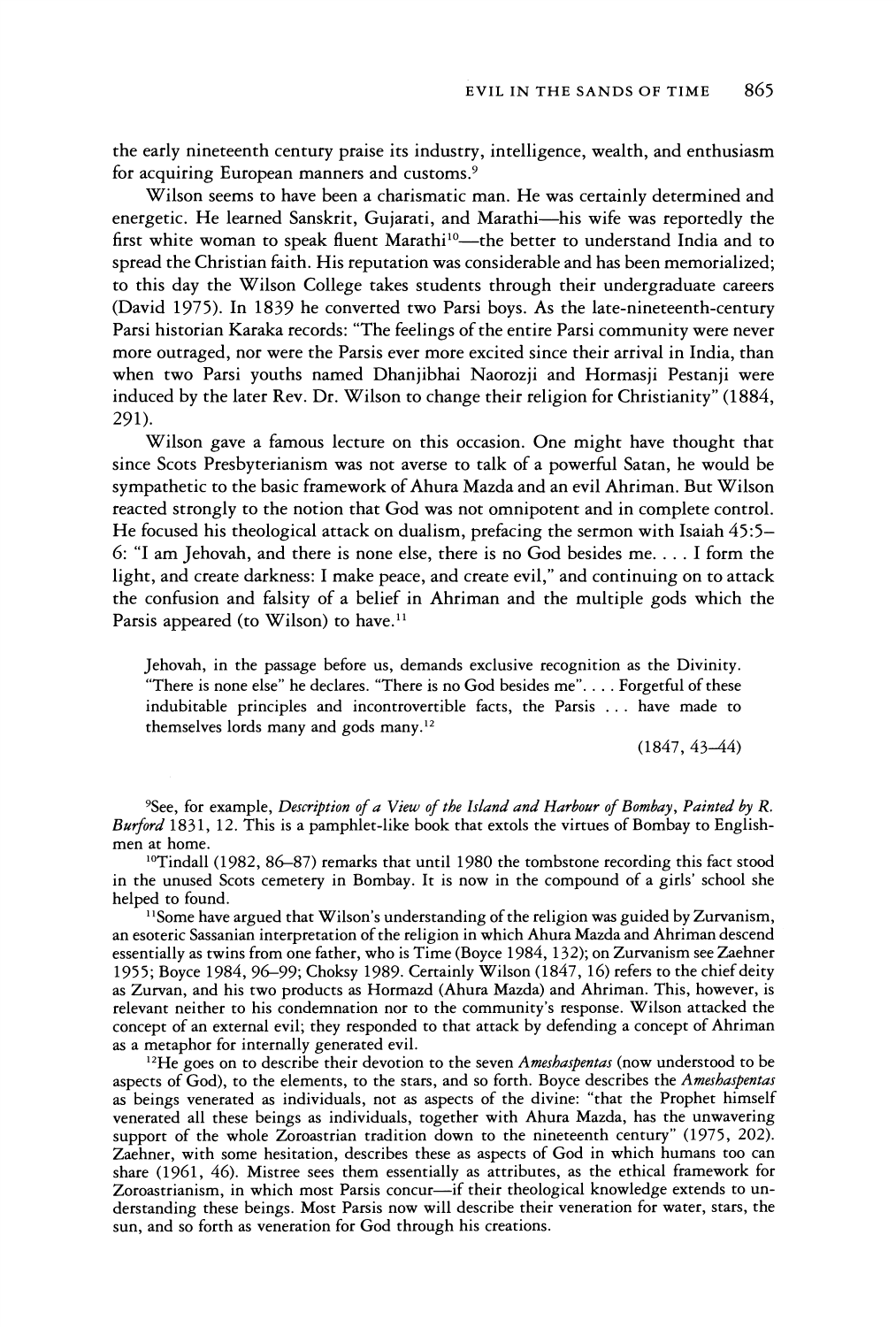[Tlhe monstrous dogma of two eternal principles, which, though not unknown to the ancient Persians, is altogether unreasonable, as inconsistent with the predominance of order, regularity and goodness in the system of the universe, and altogether impious . . . .

(1847, 65-66)

We can, of course, have no dispute with them as to the fact that much evil exists in the world. Our controversv with them refers to the nature of evil, and the arrangements under which it is produced.

(1847, 67)

The argument is presented clearly and at some length: the "true" God is omnipotent, omniscient and benevolent, unlike the Zoroastrian Ahura Mazda; it is human sin which is responsible for suffering, usually by God's explicit punishment, not an external devil-like, evil being such as Ahriman. Parenthetically, later missionaries sometimes saw the Parsis as particularly desirable converts, in part because they were well-to-do, but also in part because their theological beliefs were so close to Christianity. "There are few communities as intensely interesting as the Parsi community," one late-nineteenth-century pamphlet for the Missionary Settlement for University Women reads. "They profess to believe in one God, a belief which grows hopelessly confused in the endeavor to account for the origin of evil" (Missionary Settlement for University Women).

Langstaff (1983) argues that the priests and intellectuals were unable to respond coherently to Wilson's charges, and that this was what threw the community into chaos. Yet, at least some of the priestly responses were elaborately reasoned. In a later volume Wilson ([1843] 1989) cites several responses. The most serious ones-at least, of those now available and known-seem to be the *Talim-i-Zurthoost* (The doctrine of Zoroaster) by Dosabhai Sohrabji (1840) and the *Hadie Gum Rahan* (Guide to those who have lost their way) by Aspandiarji Framjee (1841).<sup>13</sup>

These two mid-nineteenth-century texts adopt a common argument. There is no external evil-the evil spirit is a metaphor which refers to an individual's bad thought-and there is no other god but Ahura Mazda. The elements and the stars and various other "angels" who receive prayer in the Zoroastrian texts are not actually divine beings. "Hormazd . . . is omniscient and omnipotent . . . Hormazd is pure; and holy; He is formless, self-existent and eternal; He is lord over all the creatures in the whole universe . . . He keeps no partner or companion in his works" (Framjee 1841, i). Sohrabji addressed the young converts: "We would like to tell you that if you believe all the four elements to be God himself and recognize them as such, then none is a greater fool than you. . . . These are the signs of the Creator's wonderful magic and through them we affirm the goodness of God and the power of his creation" (1840; Munshi n.d., 13-14).

Framjee in particular was a resourceful and subtle thinker. He used Luke 8:4 to point out that Jesus often spoke in parable: "And when much people were gathered together, and were come unto him out of every city, he spoke by a parable" (1841, 37); and then argued that the talk of Ahriman as an opposite to Ahura Mazda was merely a parable for good and evil in human minds: "Our friend must remember that

<sup>&</sup>lt;sup>13</sup>Other responses included the *Maujarat Zarthosti* (Reverence to Zarathustra) by a head priest, Dastur E.D.R. Sanjana (Wilson claims that in many places it contradicts the Talim), the Nirangha of Kalamkas, and a number of questions posed in newspapers to Dr. Wilson. I was unable to locate copies of either of these. Wilson also discusses at length a Parsi journalist writing under the name of Navroz Goosequill.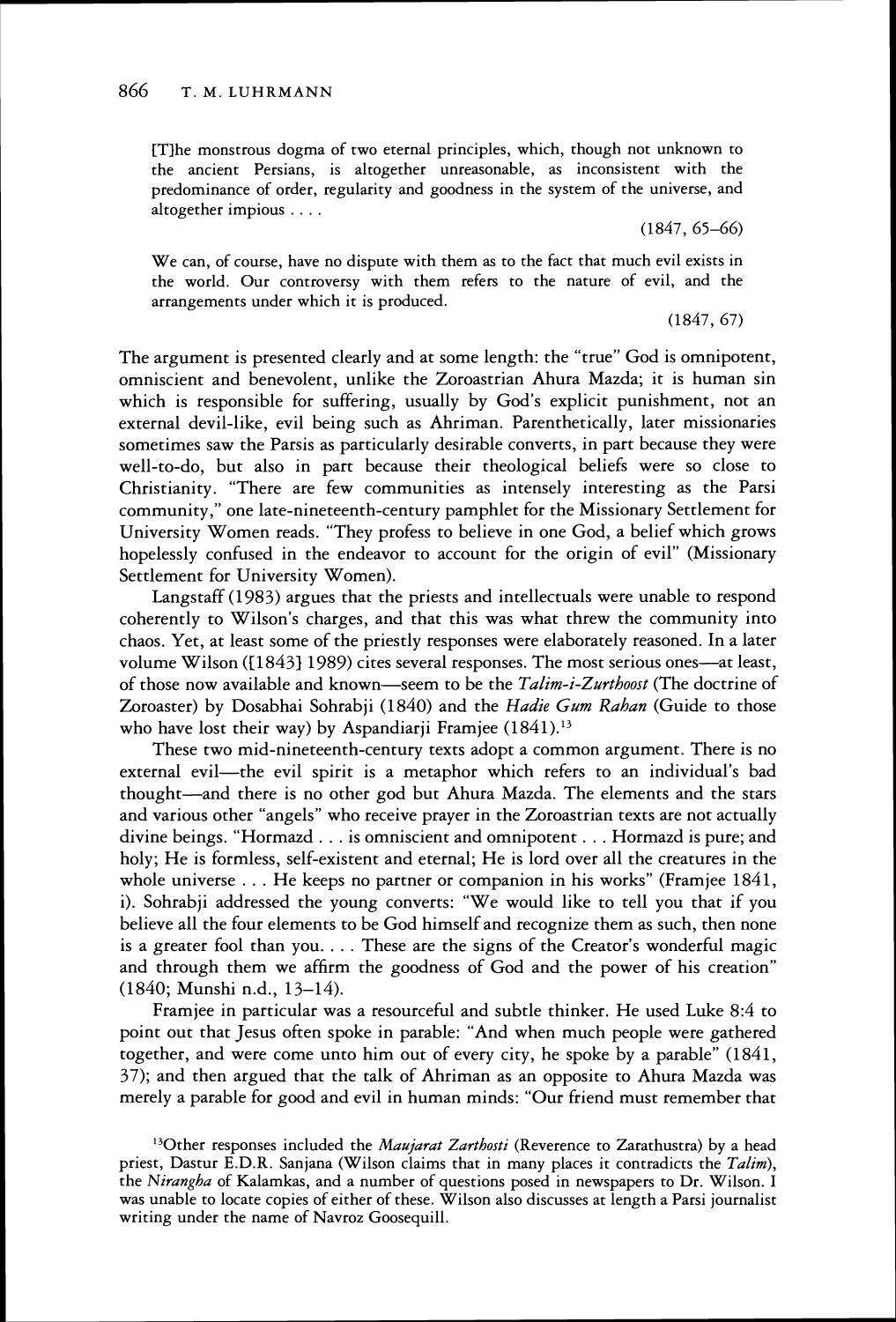the sayings of our Lord Zoroaster are full of divine and philosophic truths, buried in some mystic terms. . . . Ahriman has no real being but is merely am emblem of vice or evil as above described. . . . {Wlherever an allusion be made that 'when Hormazd created anything good, Ahriman was sure to create something evil,' it must be understood that there must be some hidden truth referring, in some way or other, to the good or evil nature of man" (1841, 36-37). This view of Ahriman as metaphor became the dominant Parsi interpretation of the faith in the mid-nineteenth century. Many writers argued for the position in both Gujarati and English from this time on (cf. *The Polytheism* of *the Parsis* 1185 1)).

Did the Parsis, as a community, really change their views in the nineteenth century from a genuine dualism between opposing external spirits, one creative and the other destructive, to a moralistic metaphor about the nature of the human mind? The evidence is sparse, but it points consistently in that direction. Wilson thought that the Parsis were dualists, not only because of the ancient texts but from his conversations with them. And later in the nineteenth century, when European scholars wrote about the religion, they sought to deny its dualism explicitly. The most famous of these scholars was Martin Haug, a learned German Orientalist, who delivered lectures in Bombay in 1860. He explained Zoroastrianism as follows: "The opinion, so generally entertained now, that Zarathustra was preaching Dualism, that is to say, the idea of two original independent spirits, one good and the other bad, utterly distinct from each other, and one counteracting the creation of the other, is owing to a confusion of his philosophy with his theology" (Boyce 1984, 133, quoting from Haug 11878) 1978, 303). Jamshed Choksy, a scholar with an unrivaled grasp of Parsi Zoroastrian history, concludes that "only with the advent of Protestant Christian missionaries to Iran and India did the doctrine of cosmic dualism, and the elaborate rites it had spawned, slowly begin to attenuate" (1996, 104; see also Maneck 1997).

I, too, have concluded that Wilson's take on Zoroastrianism, coupled with the discussion of the religion among nineteenth-century western scholars, suggests that Parsi Zoroastrianism indeed had a more dualistic quality prior to Wilson's arrival in Bombay, and that the Parsi response to his attacks indicates a shift towards Christian theology in an attempt to persuade themselves, Wilson, and the wider world that their religion was not barbaric by western standards. Such a shift was not uncommon among Hindu elites throughout the nineteenth century, the most famous instance being the Brahmo Samaj, a Hindu reform movement which emerged from the Bengali elite in the first third of the nineteenth century. A deliberately modernizing transformation of Hinduism along Unitarian lines, the Brahmo Samaj held that rational faith should replace myth- and ritual-filled popular religion and that joining social reform to rational religion would lead ultimately to the perfectability of humankind (Kopf 1979). Like the Parsis, those Hindus involved in the Brahmo Samaj movement deeply respected selective portions of their own tradition, but were eager to interpret its texts from a modern and western perspective.

Indeed throughout the nineteenth and early twentieth centuries, Parsis seem to have been strikingly eager to assert a westernized identity, and they may have been particularly zealous as a community in proclaiming their religious appropriateness to a modern, rational age. In Parsi literature of the period and at least some British literature, Parsis were consistently presented as the most westernized community in India (see Luhrmann 1996). In perhaps the most famous text, Karaka's 1884 *History of the Parsis,* the Parsis are presented as rational, progressive, worthily prosperous, and non-Indian. Persian ancestry, in Karaka's eyes, spurred Parsis to rise above and beyond a land he almost calls barbaric. But they did so only because they were inspired by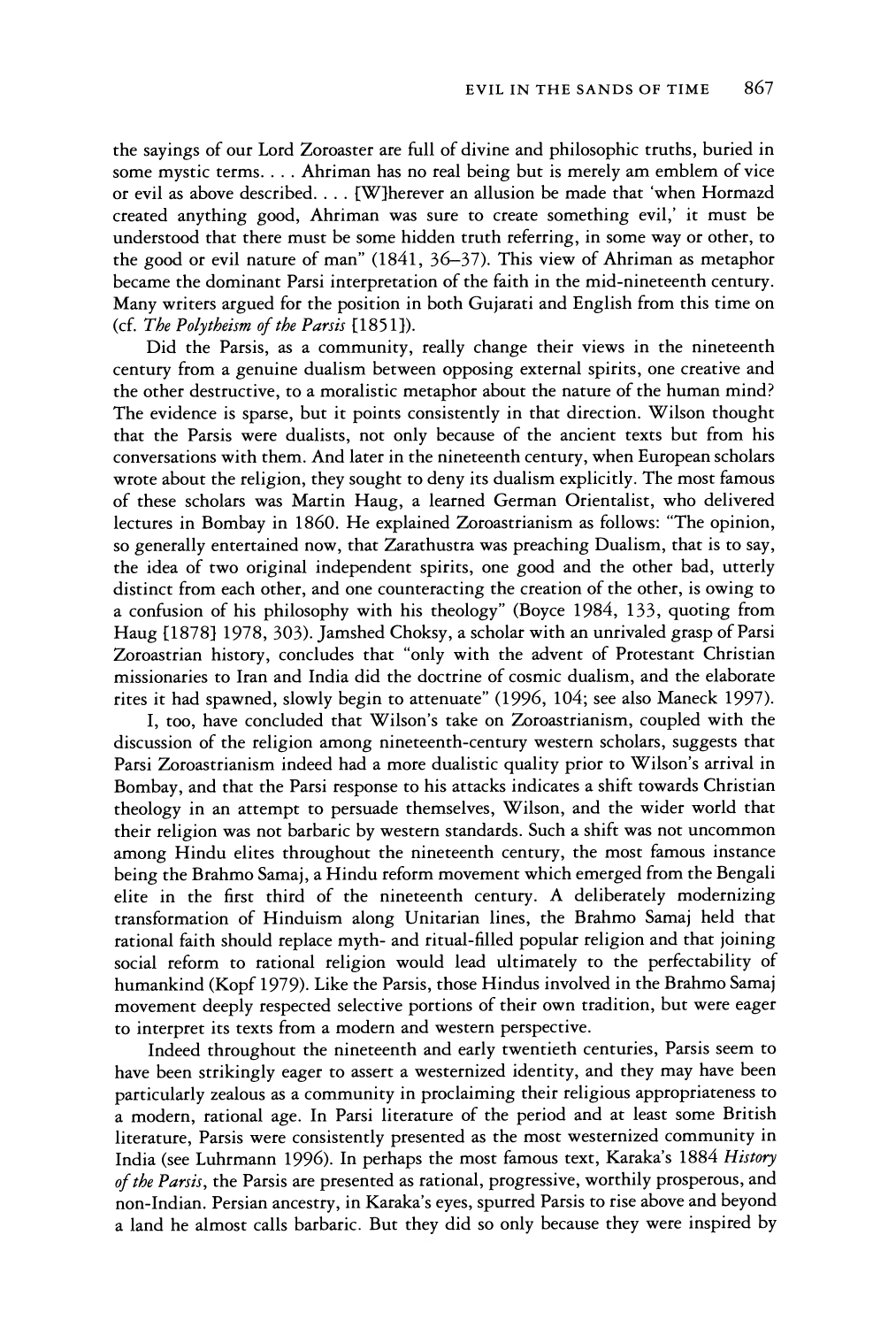the British. Under the British their natural nobility sprang forth and soon, Karaka speculated, they would be indistinguishable from the Europeans.<sup>14</sup> In his closing paragraph he remarked: "to [British power} [the Parsis} owe everything and from it they hope to gain still more" (1884, 2:295). A Parsi journal made statements like these: "The complete Europeanization of the Parsis is now a mere matter of time" (The *Parsi* 1905, 8:324); "The Parsis are the one race settled in India . . . that could for a moment be called white" (The *Parsi* 1905, 3:132); "The Parsis are so differently constituted from the rest of the Indians that any close union of the two is well nigh impossible" (The Parsi 1905, 5:8); "[Parsi] destiny is bound up with the British in India" (The *Parsi* 1905, 2:62).

What becomes clear in these publications and in others like them is that the rhetoric of asserting similitude to the European entails the assertion of distance from non-Parsi Indian communities. They become other: barbaric, uncivilized, nonrational, dark-skinned, essentially different in their constitution. Some Parsis chastised the community for this separatist sensibility, but it is undeniably present in the texts and in what we know of the practices of at least the Parsi elite. Parsis lived in Anglicized houses; they became active as liberal reformists, often attempting to reform "backward" Hindu customs; they wrote about the "rational" quality of Zoroastrian religion, its lack of ritualism, and its compatibility with science, which they saw as a contrast to Hinduism. By 1901 25 percent of the community spoke English, as compared to less than 1 percent of the Jains and .5 percent of the Hindus (Axelrod 1974, 31).15

By the turn of the century, Zoroastrianism was equated by many Parsi authors with an ethical system alone. God exists, but he is worshiped through the doing of good deeds. Increasingly the argument developed that ceremonies are distracting accoutrements to the true religion, which is the rational, ideal union of scientific secularism and spirituality (Luhrmann 1996; Masani 1938; Vimadalal 1979, 1985; Bode 1960). In 1918, for example, one Miss B. A. Engineer explained in an essay entitled "Advancement of Religion" that:

We now turn to the highest stage of religious culture. The mental caliber of the people of this stage does not require the props of religious rites and ceremonies for the maintenance of the religious sentiment, but is strong enough to presume that sentiment without this aid. It entertains higher ideas, and abstract conceptions appeal to it. The theoretical part of religion comprises highly philosophical ideas based on abstract notions, whilst ethereal principles form the richness of the practical past, and the two parts conform so closely together that the distinctiveness between the two is one only in name. It is in this stage of human culture that a complete union exists between religion and life.

(1918, 10)

<sup>14</sup>Karaka remarked upon the shift in attitude towards the Christian missionaries: "Dr Wilson and the Christian missionaries were considered 'devils in human shape' who had come to Bombay to desecrate the hearths of families, to import misery and unhappiness among the people, and generally to sow disaffection in the public mind towards the government. Half a century of education and increased intercourse with Europeans and a better understanding of the labors of the missionaries have brought about a wonderful change in these views of the Parsis" (1884 2:293-94). The quotation provides no evidence for contemporary beliefs, dualist or not, but it does suggest that in 1884 Parsis no longer felt under threat from Christian theological criticism.

<sup>15</sup>An example of Parsi protest against separatism can be found in Bengalee n.d.; the most famous reformer was Behramji Malabari. On Parsi style, see Luhrmann 1996 96ff.; see Comaroff and Comaroff 1992 for a discussion of the colonization of space.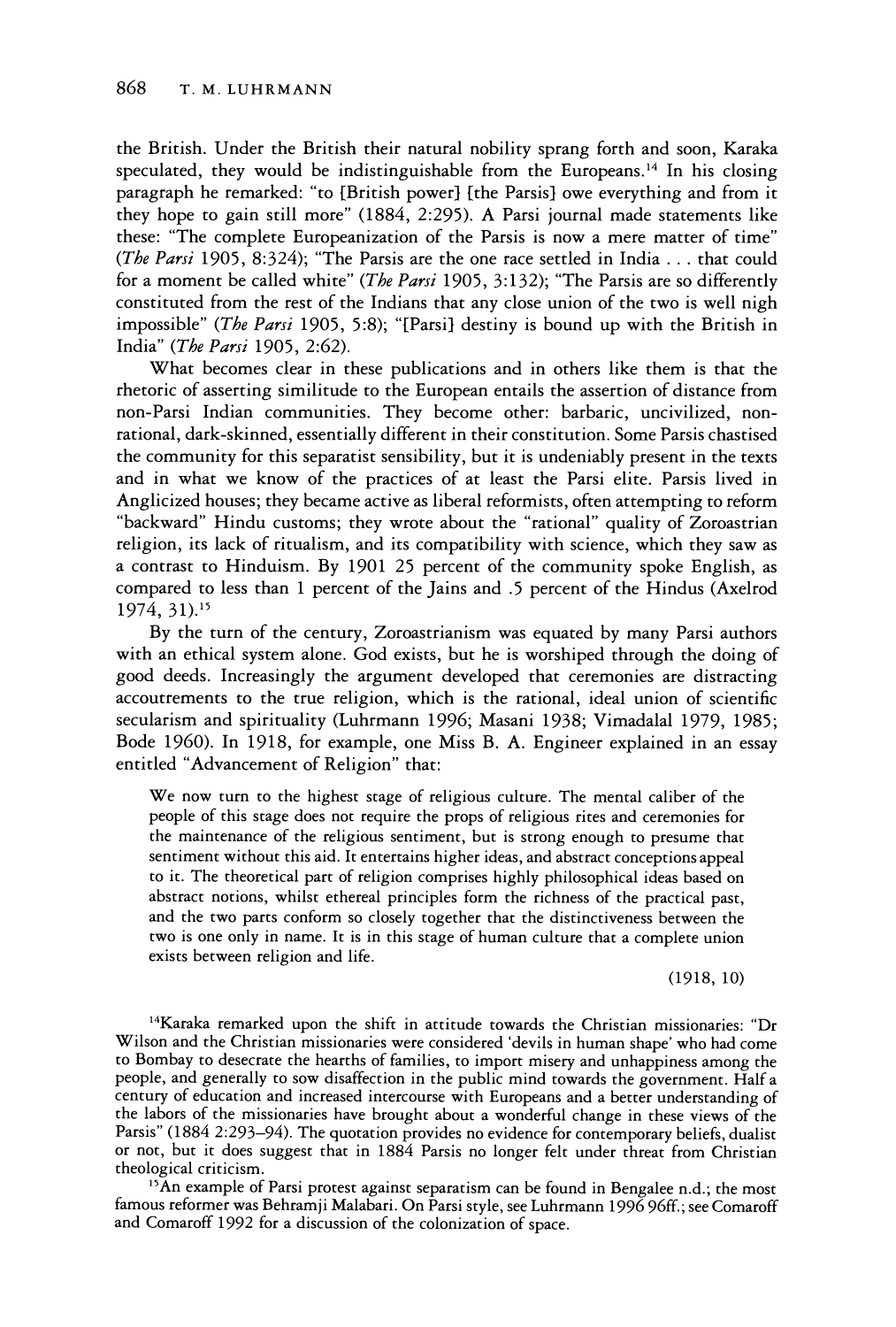Writing in 1887, the English author Andrew Laing remarked admiringly that "[iln its fundamental ideas and essential spirit, [Zoroastrianism] approximates wonderfully to those of the most advanced modern thought, and gives the outline of a creed which goes further than any other to meet the practical wants of the present day and to reconcile the conflict between faith and science" (1887, 198).

Because I am inclined to believe that this theological style was shaped by the encounter with Protestant missionizing, I call it "Protestantized Zoroastrianism," a nomenclature that follows Gombrich and Obeyesekere's (1988) description of "Protestant Buddhism" in Sir Lanka. Those authors use that term because they wish to depict a religiosity arising out of the encounter between Sinhala society and British colonial power, dispensing with the need for the monastic order as intermediary between the individual and salvation. My own use is somewhat different, as I wish to call attention to the demythologizing and depersonalizing of Zoroastrianism in this period. To be brief, Protestantized Zoroastrianism has three components in keeping with the rationalization of the religion in the face of missionary attack. First, dualism is denied. There is said to be no "real" Ahriman, although the emphasis on the opposition of good and evil remains. Second, the religion is understood as scientific and nonritualistic. Third, the only religious texts understood to be genuinely true to the spirit of Zoroastrianism are the Gathas, the seventeen hymns attributed to Zarathustra in the Avesta. Other texts in the Avesta and later Middle Persian texts, which are often more colorful, more folkloristic, and unambiguously more dualistic than the Gathas, are discounted.

Zoroastrianism discuss the opposition between good and evil. Most deny the external This is the interpretation of the religion that has the greatest currency in the modern Bombay community. Most Parsis, in my experience, think that non-Parsis associate the term *dualism* with Zoastrianism and explicitly reject its application to their beliefs, although, as we will see, there are notable exceptions to these views. - Most Zoroastrians now hold some version of the Protestantized ethical understanding of Ahriman as a metaphor for bad thoughts. Almost all popular books on reality of evil and see it as generated by the human mind. **A** typical book, What a Parsee Should *Know*, asserts: "the so called Dualism . . . merely denotes the tendency in the human soul to deviate from the path of righteousness" (Vimadalal 1979, 73- 74). My sense is that the implicit, gut-level Parsi response to God, for the majority of modern Parsis, is that God is wholly good, that there is evil in the world, and if responsibility can be attributed, it is the human mind which is at fault--or, that the suffering must be good, and be God's work. Most Parsis will also reluctantly admit to a belief in reincarnation, which usually implies a belief in karma as the best account of human suffering. They will usually acknowledge that karma is not a Zoroastrian concept, though some will point at length to improbable references in the  $Gathas$ ,<sup>16</sup>

<sup>160</sup>ne of the great Parsi scholars, in his translation of the *Gathas,* remarks with respect to the verse *Yasna* 49.1 1, "Many Zoroastrian scholars have seen in this verse a clear reference to the doctrine of reincarnation. Many years ago (1908) Ervad Khurshed S. Dabu of Surat published an article in the monthly magazine *Cheraq* commenting upon this verse. And he has come to the conclusion that the doctrine of reincarnation is clearly indicated in this verse, a conclusion with which I agree. But I must admit that in the Zoroastrian books (both Av. and Pah.) accepted as authentic and authoritative, this is the solitary direct reference to Reincarnation. . . . In any case Reincarnation is not mentioned as clearly, specifically and emphatically in Zoroastrian theology as it is in Hinduism, Buddhism or Jainism" (Taraporewala 1951, 730 n).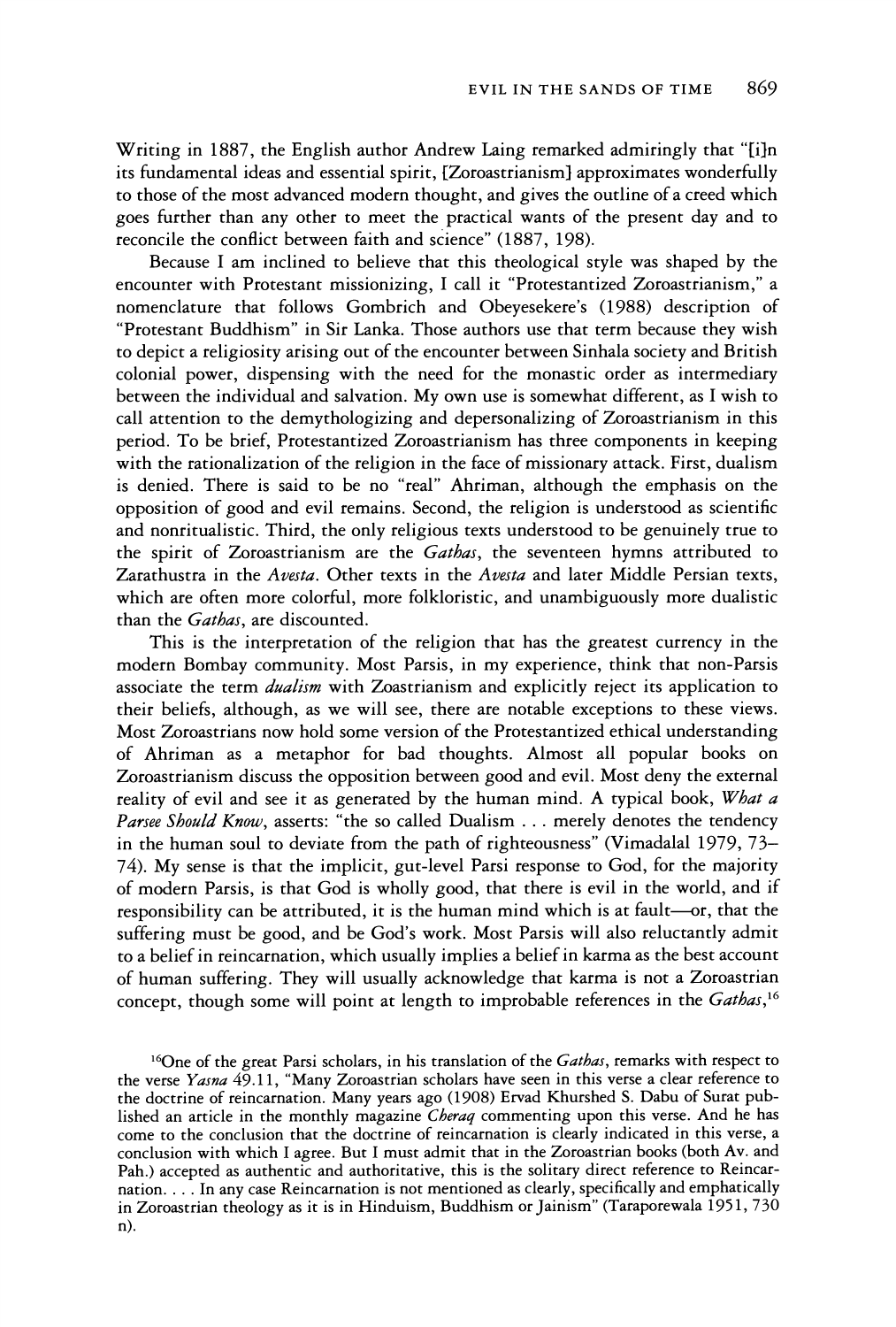but they say, how else do you explain a child's blindness? God is good.'' But whatever the explanation of suffering, the metaphorical interpretation of evil as human thought is very common.

In keeping with the emphasis on science and rationality, the ritual practice in much of the contemporary community has become quite limited and its Zoroastrian content sparse. Most community members wear a special shirt and cord associated with the religion, say a daily prayer associated with tying the sacred cord, and visit a Zoroastrian temple at least once during the year.<sup>18</sup> But few follow the same number of elaborate purity rituals common in the early nineteenth century (Modi 1885), and the textual knowledge of the religion is extremely limited. In my time in Bombay I was struck by the number of Parsis who spontaneously reported dissatisfaction with their own level of knowledge of the faith. Many said with dismay that they did not know the meaning of the words they recite in prayer, and many reported that they found the faith spiritually anemic.

The next phase of theological innovation, which also has adherents in the contemporary community, rose again out of the colonial encounter, in part, one suspects, to meet that need for "richness." Like Protestantized dualism, it is an assimilationist move which reconfigures Zoroastrian theology in western terms (in this case, theosophical) without actually converting to the western religion. At the same time, it is also a reaction to the dry result of that original assimilationist impulse. Most followers, however, do not see themselves as challenging mainstream (Protestantized) Zoroastrianism but rather as enriching their knowledge and experience of that Zoroastrianism. This theological innovation has never had as many adherents as the mainstream. Nevertheless, it is a significant part of the Zoroastrian story.

In 1882 Colonel Henry S. Olcott presented a lecture entitled "The Spirit of the Zoroastrian Religion" in Bombay. Theosophy, which he had created with H. P. Blavatsky, already had a sizable following in America and India. Theosophy was a western occult religious philosophy which claimed to divine the deep truths of all religions, using Tibetan and Indian mahatmas, great souls from other "planes," with whom the theosophical leaders had been in contact. Olcott's lecture, rich in Victorian pomposities, argued that from a theosophical perspective Zoroastrianism contained the seeds of the true wisdom hidden by later populist religions (in theosophy, Christianity was a late, encroaching upstart), and also that Zoroastrianism was deeply scientific (1882). Some fifteen hundred listeners, mostly Parsi, received him with prolonged cheering. The *Bombay Gazette,* reporting the occasion, apparently commended theosophy as aspiring to "a universal brotherhood of race, creed and color" (Olcott 1882, 10). For the many Parsis who aspired to westernize, this western

<sup>17</sup>I heard this kind of comment from very many people: a high priest, a "Sunday school" teacher (Zoroastrian children sometimes attend Sunday school to learn their prayers before the *navjote* [an initiation ceremony] and also to learn about their religion), a priest's daughter, a sophisticated middle-class peer, a poor, badly educated woman, and so forth.

<sup>18</sup>A 1987 dissertation at the University of Bombay (Taraporevala 1987) sampled two hundred Parsis enrolled in southern Bombay colleges. Ninety percent reported that they wore their *szldreb-kusti* (a special shirt and cord worn by Zoroastrians and for many emblematic of their faith) all the time, and *75* percent wanted their bodily remains consigned to the Towers of Silence, the place where Parsis leave their dead to be handled in the traditional way; over *50* percent visited a fire temple six to thirty times a year. Eighty-nine percent said their *kzlsti*  prayers at least once a day, but *70* percent of those said that they had no understanding at all of what they prayed (prayers are said in the original languages, Avestan and Pahlavi) while another *20* percent said that they knew only the general theme of the words.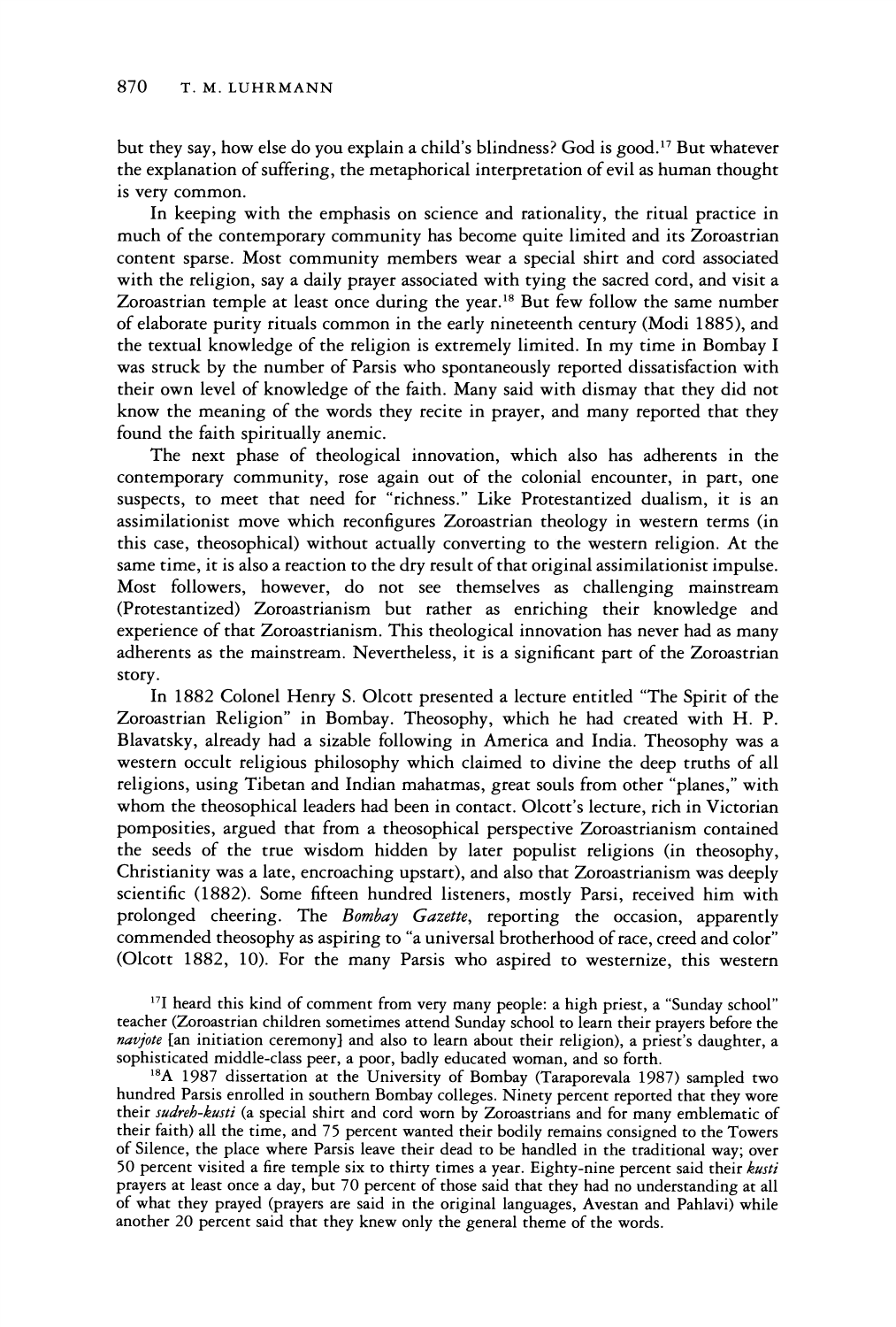interpretation that derived from the Zoroastrian faith must have been deeply attractive. Indeed, when the Bombay Theosophical Society was founded in 1879, 50 percent of its members were Parsi (Langstaff 1983, 1). Many of the books on Zoroastrian theology in the Cama Oriental Institute, the largest Zoroastrian library, are theosophical in tone or content.

Bombay was not the only place, nor Parsis the only group, from which Olcott won adherents. Olcott also traveled to Sri Lanka, arriving in 1880. (For a while, his arrival day itself was celebrated in independent Sri Lanka as Olcott Day.) His impact on different communities varied considerably, however. Gombrich and Obeyesekere (1988, 205) regard Olcott as the patron of Protestant Buddhism. In Sri Lanka, Olcott's influence led to a more restrained, inwardly directed Buddhism. Among Parsis, however, the reason for Olcott's warm reception seems to have been that the religion he encountered was the child of late-nineteenth-century rationalism. Zoroastrianism had already been Protestantized, and the resulting faith was rather sterile. Theosophy encouraged a mystical, symbolic treatment of the *Gathas* and yet defined these interpretations as scientific. Olcott enabled Parsis confronted with a secularizing, rationalizing tradition to reinterpret that faith with more warmth, despite the secular, rationalizing tone of his claims, because he gave Parsis an interpretive method that gave their distant texts personal immediacy and intellectual depth. In fact, one of the most important kshnoomic texts, Masani's *Zoroastrianism Ancient and Modern* (1917), was written as a book review of Dhalla's *Zoroastrian Theology* (1914), a progressive text which de-emphasized traditional ritual. Masani urged the necessity of following all rituals elaborately and provided a method for textual interpretation.

A few decades later the Parsi interest in theosophy gave rise to Ilm-e-Kshnoom. Students of this esoteric Zoroastrianism resist the association of their enterprise with theosophy. Kshnoom however is theologically quite similar to theosophy and followed immediately in theosophy's wake, and so it is hard for an outside observer to deny the association. Kshnoom is founded on the legend that a Parsi boy-an uneducated, stammering eighteen-year-old—went to Iran, entered into ancient mountains and there, protected from death and the outer world by a magnetic curtain, found sages who had known the mighty Zarathustra and who explained to the young boy Zarathustra's true intentions and knowledge. The boy, now a man, returned from Iran and toured India, but for years he kept quiet about his experiences. In 1906, at a lecture in Navsari, he revealed his knowledge and kshnoom was born.

Ilm-e-Kshnoom<sup>19</sup> is an extremely intricate, esoteric interpretation of the rituals and texts. It holds that Zarathustra was an angel (a *yazata)* who came down to earth in human form as a message from God. At first Zarathustra spoke literally the words of God. The words of the *Gathas,* then, have a magical, divine power. Kshnoom followers (and indeed many Zoroastrians) see their prayers as able to shield them from accidents, heal them of suffering, obtain for them jobs and good examination results, and so forth. But kshnoom does more than this. It also holds that certain words in the *Gatbas* have hidden meanings, meant to be understood only by those with higher knowledge. The *Gathas*, for instance, speak of the "cow": kshnoom holds-as do most Zoroastrians-that the word refers not to a horned ungulate but to the Good Mind, an aspect of Ahura Mazda which is also part of the human mind. There is a story in the *Gathas* of Zarathusthra's request for eleven animals: "this is I ask Thee. How shall

<sup>&</sup>lt;sup>19</sup>Ilm-e-Kshnoom means knowledge of kshnoom. The word *kshnoom* is meant to imply an occult knowledge of the laws of nature through Zoroastrianism. The word is said to appear in crucial passages of the *Gathas.* See Masani *19* 17, xlii.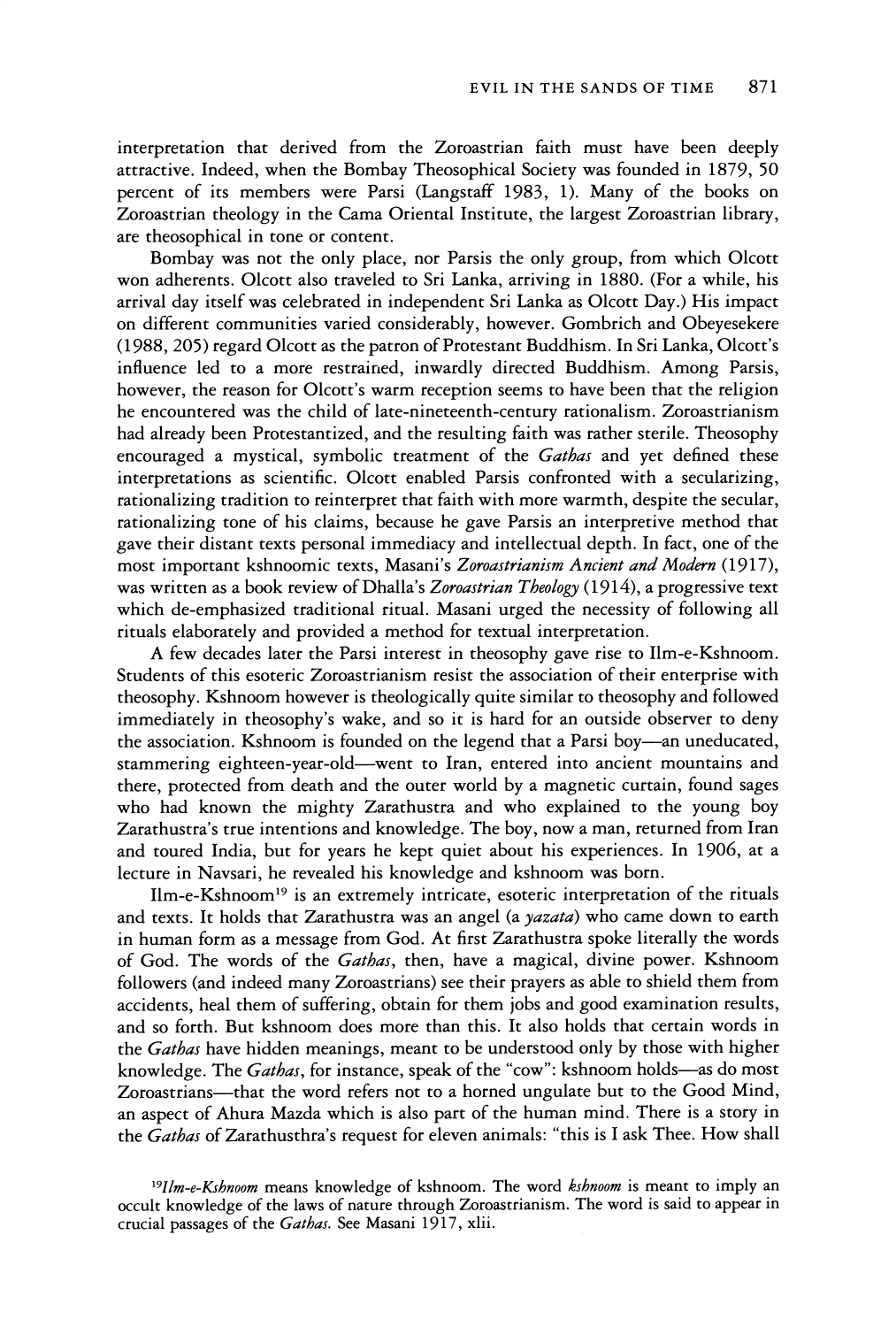I win through truth this prize, namely: ten mares together with their stallions {or ten pregnant mares] and a camel, a prize which is to inspire completeness and immortality in me, just as Thou hast received these two for Thyself?" (Insler 1975, 73). According to a canonical kshnoomist text: "It seems quite ridiculous for a lay reader to think for one moment that Zoroaster is anxious for obtaining these eleven animals as a reward from Ahura Mazda. Hence a little reflection convinces us that these words camel, mare and moreover pregnant mare, must have some inner signification of some higher spiritual powers desired by Zoroaster in return for and as a natural result of his living a life of austere purity and holiness" (Masani 1917, 192).20 Or take another example from another canonical text: *khaethuadatha* is a word of much controversy. It appears in the ancient texts and some western scholars have interpreted it as a reference to incest.<sup>21</sup> The kshnoomist author interprets the word as meaning a union of "related drug-free entities and souls" into one whole, the "union with God" (Chiniwalla 1942, 21).

Certainly kshnoom appeals to modern Parsis as a counterbalance to the overrationalized religion that emerged from the colonial encounter. It should be said as well that the nature of the appeal is distinctly modern. Parsis not infrequently remarked to me that they had tried to read the English translations of the abstract prayers and found them dull and irrelevant. A highly educated middle-class woman explained to me that it was hard to appreciate the Avestan and Pahlavi texts on their own. Kshnoom is trying to get a key to the deep meaning of things, she said. "When the *Auesta* talks about cows and horses, what does it really mean? Kshnoom shows you the inner meaning, the depths." Or as a less well-to-do young man explained to me, people read their prayers in the original language, and they read the literal translation, and they get frustrated, because they find that the prayers are about thousand-eyed Gods and cows. "But the esoteric meaning, the real meaning, is beautiful," he said. "You have to show that to people."<sup>22</sup>

Kshnoomist lectures are elaborate textual interpretations. The lecturer will take a prayer, or a section of a sacred text, and explain its hidden significance with symbolism, numerology, geomancy, astrology-the armamentarium of the occult. The style is reminiscent of the complexities of kabbalistic interpretation and has much the same flavor. The experts enter an arcane world incomprehensible to others, and the joy of the lectures is the delight in seeing the experts spin out complex webs of interconnections and association. I quote at random a portion of a canonical text:

And lastly the knowledge acquired by the souls of the lowest order of the "Ashaonam" class by listening to the Dastur or Religious Instructor who possesses Asu-i-kherad is termed Gusho-srud-Kherad or wisdom heard by the ears. The Avestic "Asu-khratu" and "Gaosho-sruta khratu" of which the Pahlavi forms are "Asu-i-kherad" and

<sup>20</sup>Like P. S. Masani, F. S. Chiniwalla is another prominent kshnoomist. Most of his writing is in Gujarati; the important English text is *Essential Origins of Zoroastrianism* (1942). Others include Tavaria (197 1) A *Manual* of *"Kbshnoom": the Zoroastrian Occult Knowledge.* Many of these books are published under the auspices of the Bombay Parsi Vegetarian and Temperance Society. Meher Master-Moos is a prominent contemporary kshnoomist and has published many authors under the auspices of the Mazdayasnie Monasterie.

21For example, Boyce 1975, n. 254. At least, it is interpreted as next-of-kin marriage: mother-son, brother-sister, etc. See Frye 1985 for an argument that the term may refer more to adoption practices than to marriage per se.

<sup>22</sup>The conversations here were recorded during ethnographic fieldwork in Bombay, November 1987 through July 1988 and again in September through December 1990. A fuller account of that fieldwork can be found in Luhrmann 1996.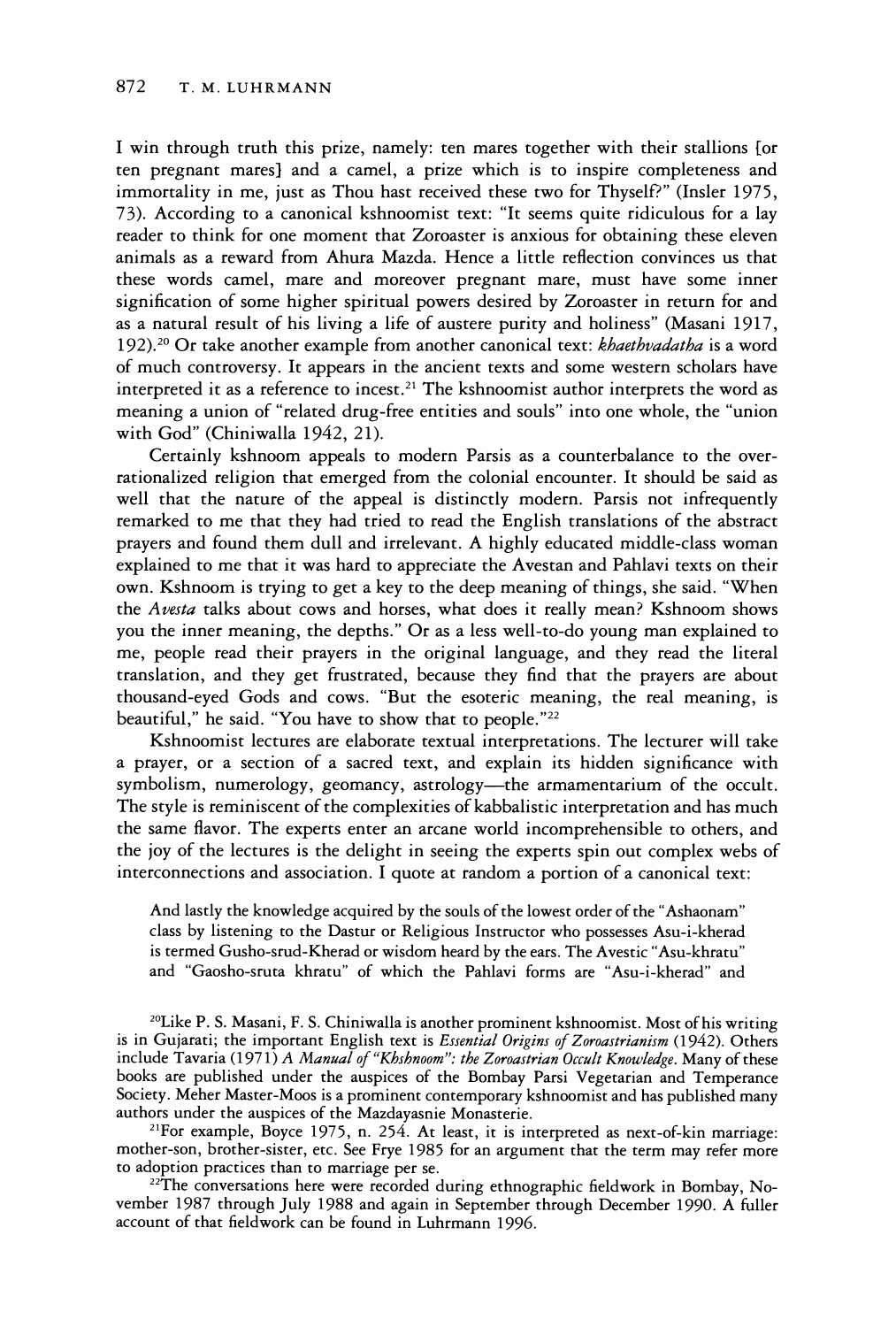"Gusho-srud-kherd" are always found connected with the function of the archangel Vohu Mananagha and the angel Manthra Spenta in the Avesta Siroja Yasht which contains appellations and functions and epithets of all the thirty-three intelligences. (Masani 1917, 384)

The sophisticated kshnoomist relishes these complexities. In one kshnoomist lecture about the consecrated grounds for the dead (they are exposed to vultures in high towers called *dokhmas*), the lecturer gave a history of *dokhma* building and explained the esoteric significance of the process, quoted from an abstruse text called the Vendidad and elucidated its complex passages, and unpacked a diagram of the dokhma with elaborate numerological symbolism. Whatever its scraggy edges, kshnoom is ultimately about intense, mystical knowing.

These days kshnoom is the intellectual home for many of the more politically powerful orthodox members of the community. Kshnoomists founded and now run the Council of Vigilant Parsis, a politically effective vehicle for orthodox reform that can initiate meetings attended by hundreds, mobilize workers, and generate passionate discussion around a community cause.23 Yet kshnoom is often seen as lowbrow and, like the Council of Vigilant Parsis, its very name provokes quiet chuckles from many Parsis. Its leading members are respected, but often regarded as quirky-as is true for those who follow the esoteric in many religious settings.

However, it is impossible to estimate accurately the number of Parsis involved with kshnoom. I attended lectures and courses given by several kshnoomists. Rarely more than fifty people came to a lecture, but in every lecture there were new faces; there are several kshnoomist publications and a kshnoomist institute, and there are people who attend no kshnoomist activities but read Masani and Chiniwalla (the core texts) privately. Lectures on kshnoom are usually delivered in Gujarati because practitioners say that Gujarati has a more powerful vibrationary frequency than English; it is also said that kshnoom sounds silly in English, language of science and western education. Because of the Gujarati, many Parsis have difficulty understanding kshnoom-in a recent survey, 44 percent of the elders and 52 percent of the youth said that they thought only in English (Writer 1994, 253)<sup>24</sup>—and lecturers lament that the young in particular cannot understand their talks. Parsis sometimes generalize that only the elderly are interested in kshnoom. Indeed, most of the lecture attendees were elderly. But not all. And when a major crisis drew a meeting of hundreds sponsored by orthodox kshoomists (a young girl who had married out of the community had been taken to the *dokhma*, as if she were a traditional Parsi, and many Parsis protested), the room held people of all ages, genders, and classes.

Let me illustrate the way kshnoom works within the framework of Protestantized Zoroastrianism while offering an escape from its secularism. Adi Doctor is one of kshnoom's most accomplished exponents, a compelling speaker, gripped by his subject. When we met, he explained in detail how it was possible that God was omnipotent, omniscient, and benevolent, and yet there could still be evil. In the beginning, he explained, God was pure, but somehow as He evolved He produced entities which somehow were not entirely pure-as in Neoplatonism, God's goodness

<sup>24</sup>Eight percent of the youth and 11 percent of the elders reported that they thought in Gujarati, while the rest reported that they thought in a combination of the two.

<sup>&</sup>lt;sup>23</sup>For instance, it was the mobilizing power behind an October 12, 1990 meeting to affirm the importance of orthodox tradition in refusing entrance to the Towers of Silence for a woman who had married out of the faith. I estimate that three to four hundred people attended the meeting. Similar meetings, also organized by the kshnoomists, were held elsewhere in the city.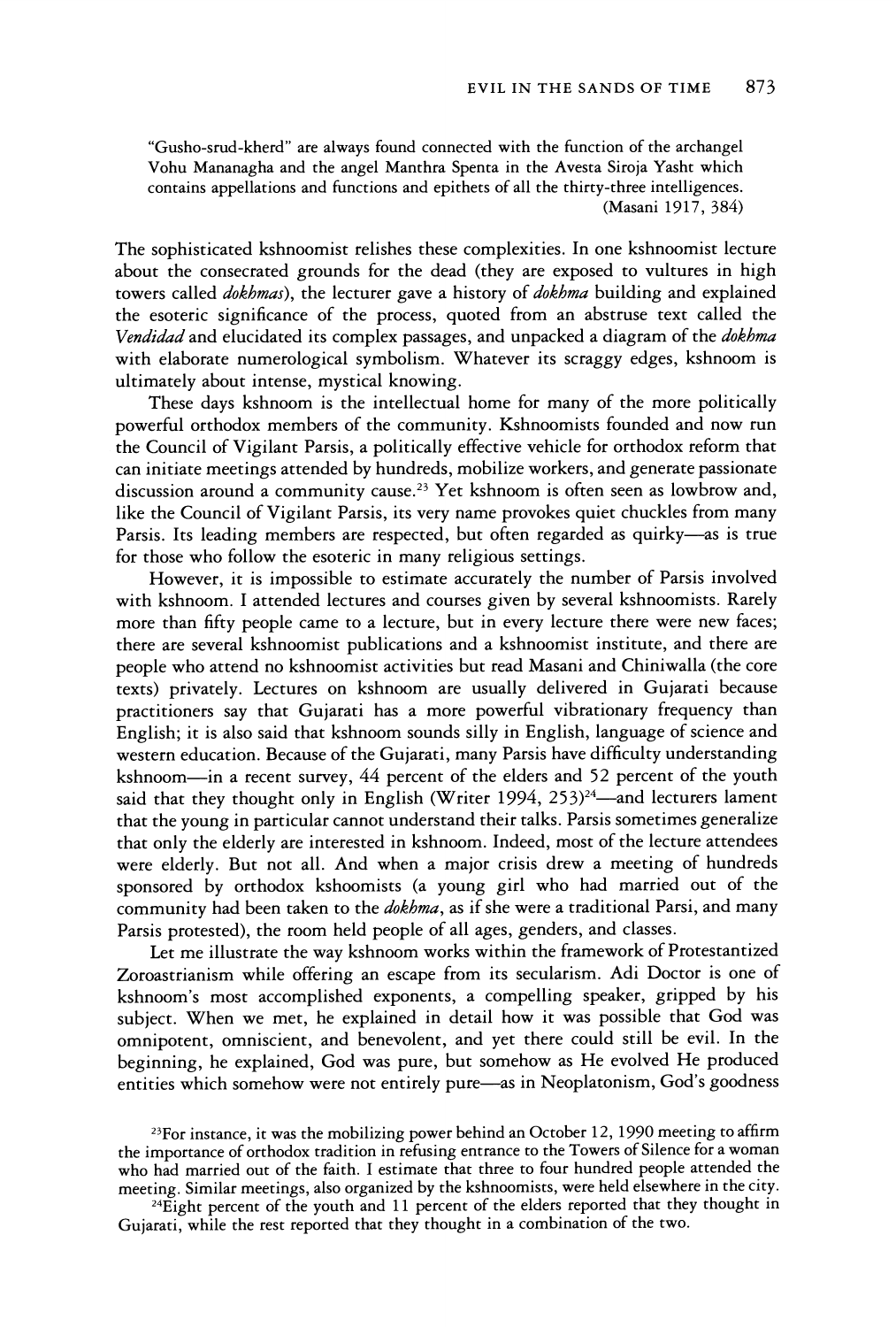"overflowed" into evil—and those entities evolved into the sources of evil. God is omnipotent; He could have cleansed them. But they chose to be cleansed their own way, through exposure to the world. The world, Doctor explained to me, functions for the most part as a washing machine with human beings as the dirty clothes.

Before he learned of kshnoom, Doctor had been a clerk in the Central Bankthis is the classic Parsi job-but in the process, he completed his Masters degree with one of the high priests on Avesta and Pahlavi. The thesis work was a great shock to him, he said, because it enabled him to understand the translations of the prayers. And more than half of the prayers were about the history of the Iranian kings: so and so, son of so and so, born in such a place, leading a battalion here and there. "I still remember the shock of studying the *Aban Yasht.* I said, what am I praying? This is only history, this is not prayer. When I was young I would pray very fervently. I had always been orthodox. But as a result of my Masters, I abandoned religion and attended more to the physical world. I took trips to Europe, and swung from being religious to the opposite pole. I went to the Salzburg festival, I went to Norway."

Back in Bombay, still apparently drawn to religion but distanced from his own, he borrowed books from a friend at the bank who was also a member of the Rosicrucian society:

For a year I read them, and I realized that there is something beyond the senses. Then I spoke casually to a friend about experiments in talking to the dead. My friend got very upset. There are innumerable dimensions, you do not know what you are doing, he said. And he lent me a booklet, *Mazdayasni Mystic Monasterie,* and said, let me know what you think. Usually I commute by bus, from Narriman point to Dadar. That day I missed my stop because the book was so engrossing. I got gooseflesh reading it. There were masters, in retreat in Iran, still existing although not visible to us because of the magnetic circuits they use to protect themselves. This is fantastic, I thought, give me more. Then there were Gujarati books and *Dini Auaz* {a kshnoomist journal], and I never looked back. What has it given me? Not exactly the third eye, but it has opened vast vistas, new horizons. I look at religion from totally a new angle now. I see that many of the translations were superficial, that there are mystic meanings to the words. It have given me more faith in my life.

Like many kshnoomists, Doctor is now far more ritualistically inclined, even though he called himself orthodox before. He says many prayers each day, performs a variety of rituals in his house, and visits the fire temple frequently. With kshnoom, he sees himself as adding to the mainstream understanding of Zoroastrianism, not challenging it, and he continues to assert that Zoroastrianism is scientific, rational and nondualistic.

There is a Hindu flavor to kshnoom, and throughout Parsi history Hinduism has not surprisingly been a profound presence (less so Islam, in part because of the Parsi perception that Islam was responsible for the Zoroastrian departure from Persia, but see Maneck 1997). The ease with which Parsis admit to a belief in reincarnation reveals some of this influence, as do the meditational, master-focused elements of kshnoom. Over the years Vivekananda, Krishnamurti, and Sri Aurobindo appear to have been widely read within the community. There have been Parsi followers of Bhaghwan Shree Rajneesh and many other gurus. Over the last few decades there has been a great deal of interest in Sai Baba. Sai Baba is a living man said to be the incarnation of a nineteenth-century saint, a saint whom some Zoroastrians believe to have been Parsi. He has a very wide following in India and abroad and is a miracle worker: most famously, he produces ash from his palm. Many Parsis will pay homage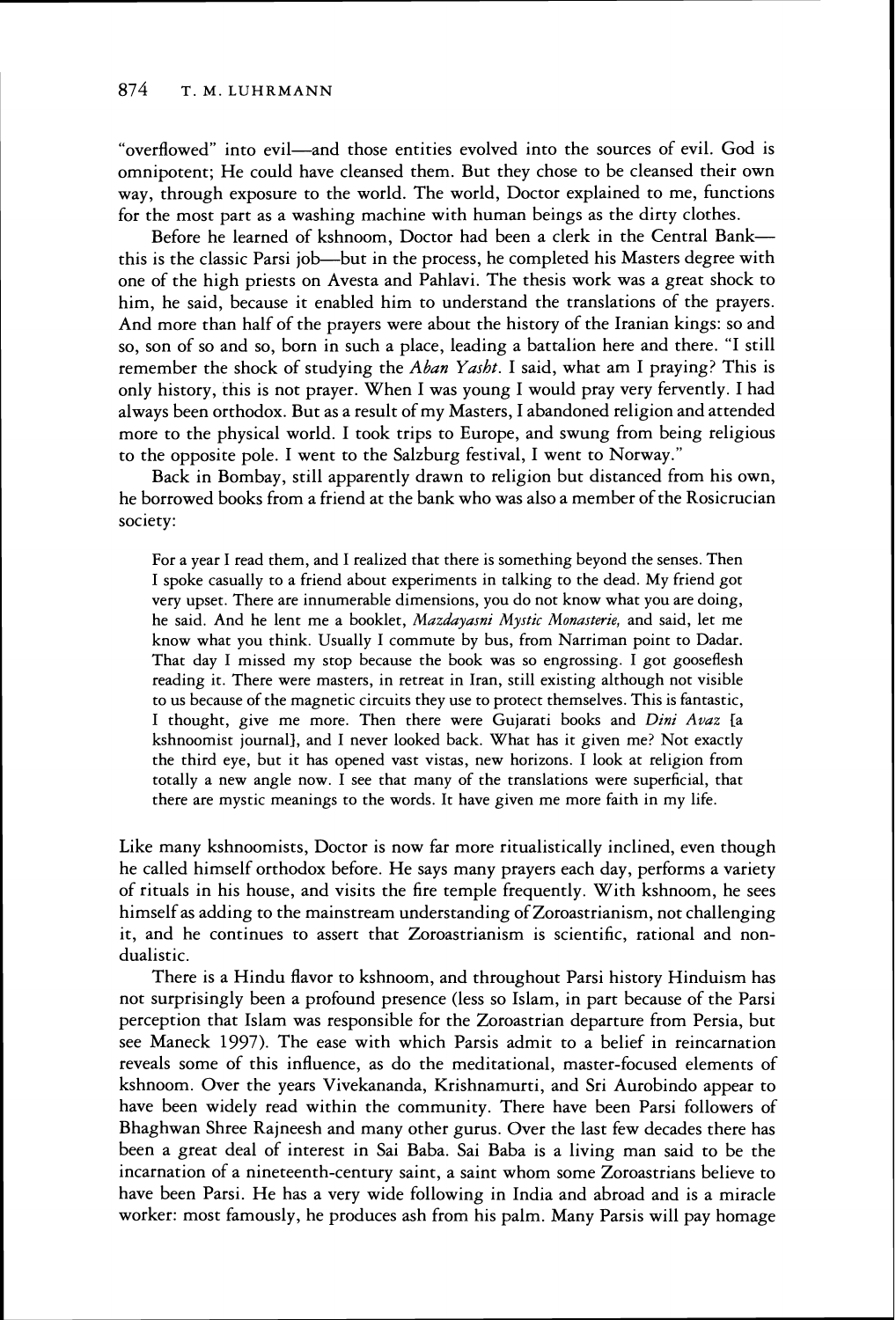to his shrine, visit his ashram, and hang his picture in their houses. His importance to them does not usually deflect the followers' sense of being Parsi Zoroastrian. However, specifically Hindu concepts have not been borrowed to create a significant theological innovation in Zoroastrianism, though the influence of Hinduism is pervasive.

The next major theological innovation within Zoroastrianism arose thirty years after Independence. The years around 1947 were a difficult time for many Parsis. Despite the participation of many elite Parsis in the Independence struggle, the majority of Parsis seem to have been quite uneasy about the break with Britain. Even in the early days of the struggle, many Parsis considered emigrating rather than remaining in a world where Hindus would be dominant, and there was considerable interest (never acted upon) in relocating the community to Iran. Parsi emigration picked up during this period and became extensive during the 1960s. Parsis gradually but continuously left India, and now many sizable communities are located in North America, Great Britain, Hong Kong, and Australia. Most of their members are strikingly successful. These are, by American standards, wealthy communities. The North American and British communities are so effective and so politically active that it is no longer even clear that Bombay is the political center of Parsi life, although emotionally and symbolically it remains so (see Hinnells 1996).

By the early 1970s Parsi culture in Bombay had become insecure. Since Independence, a spate of articles and texts criticized the community as backward, traditional, and inferior. The uneasiness and distress remained in literature produced by the community throughout the twentieth century, and Parsis continue to leave Bombay. When I lived in Bombay in the late 1980s and early 1990s, Parsis commonly castigated their fellow community members for their love of the West and of the British. They made jokes about Parsis who thought that the British had forgotten to take them with them when they left. They talked openly, frequently, and at length about feeling ill-at-ease in modern India, with its corruption and religious politics. The young, in particular, would say that their parents never got used to Indian ways, and wore western clothes and spoke English because they could not tolerate the "real" India. Their elders complained that the young were "not as they once were" and that the young men, in particular, were not the manly men that had made the Parsis great, but weak, effeminate, and passive. Many Parsis spoke enviously about Parsis who lived abroad, and many made casual comments to the effect that Parsis in general feel more at home in London or America than they do in Bombay. The older generation spoke despairingly about the fact that none of the young seemed interested in "being Parsi" at all. Indeed, many Zoroastrian fire temples now stand empty. Few priests can be recruited into what are now perceived as ill-paying, dead-end jobs, where they will be paid pittances for reciting prayers for people in a language few of them actually understand (see Luhrmann 1996).

These criticisms have accompanied a very real and noticeable drop in Parsi population figures in Bombay, and a noticeable drop in the rates of Parsi marriage. By the 1980s, one in five Bombay Parsis was over sixty-five, and figures suggested that 20 percent of the community never married anyone at all, and that of those who did marry, one in six marriages was an intermarriage. When a Parsi woman marries out, her children are not accepted as Parsi, although when a man marries out, his children are so accepted (see Luhrmann 1996).

It is during this difficult and self-critical time that an orthodox movement arose which promised to take the community back to its roots, to teach it the "true" Zoroastrian religion, and to revitalize the flagging community spirit. In 1977 a young,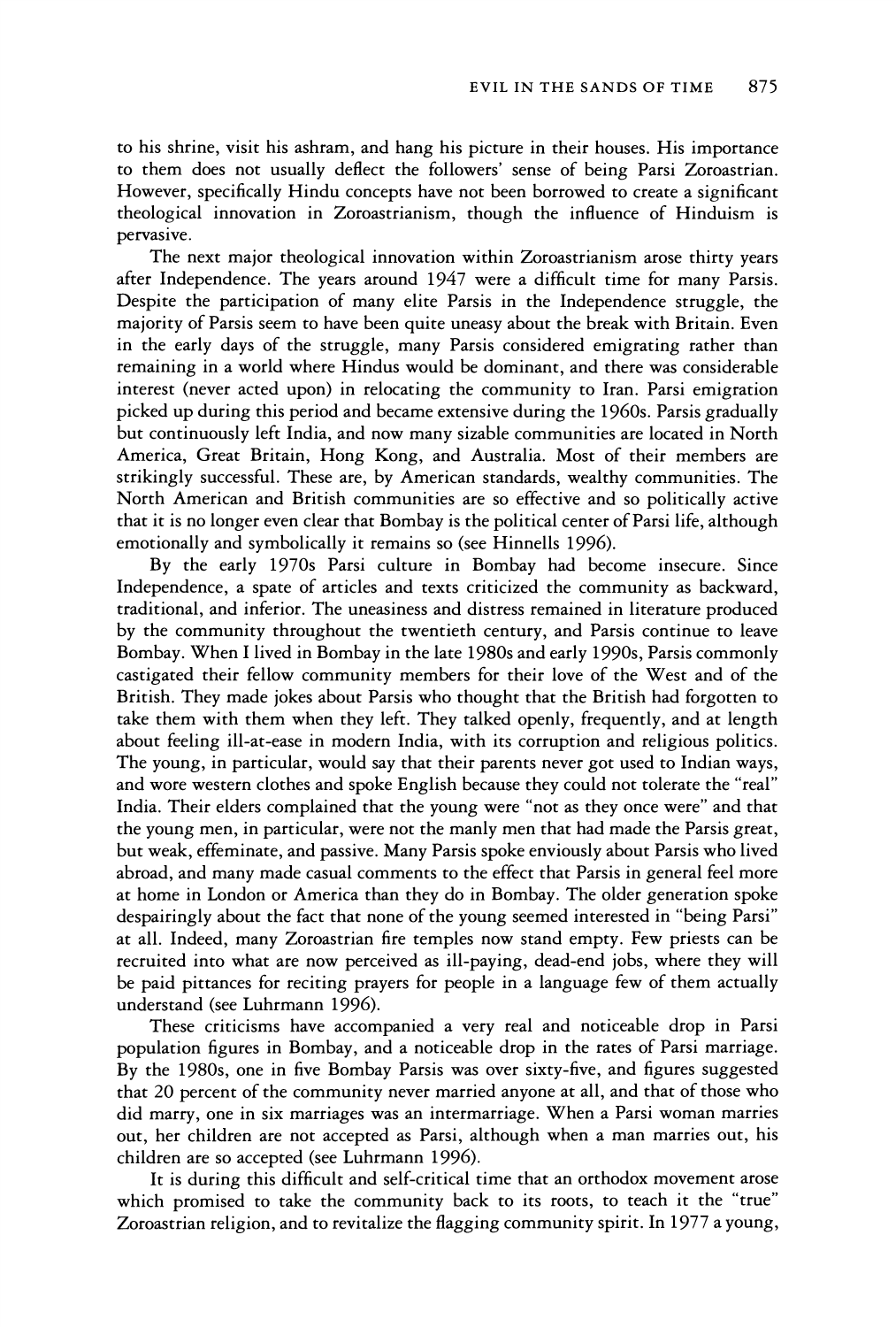charismatic lecturer exploded in the community like a rock-n-roll star. Khojeste Mistree was handsome, intelligent, dynamic; his accent very British; he had just returned to Bombay from Oxford where he had studied Zoroastrianism. With a friend, the scholar Alan Williams, he launched a series of talks on the religion that were phenomenally successful. Literally thousands of people crammed into the auditoriums. He spoke (in English) of Zoroastrianism's history and its importance for the modern Parsi. He explained, logically and clearly, in that appealing accent, the reasons behind the ancient prayers and rituals. "He would explain the *sudreb-kusti,"*someone told me, "and why you should wear it, and you might accept the idea of the *sudreb-kusti* keeping away evil, and not quite accept evil as he saw it, and still be excited by his teaching." Khojeste became, and possibly still is, the most famous Bombay Parsi for Parsis. I never met a Bombay Parsi who did not have an opinion about his teachings.

Khojeste had trained in Oxford with the most recognized western scholars of ancient Zoroastrianism, and in particular with Mary Boyce. Following her understanding of the texts, he argued that the proper understanding of Zoroastrianism was dualist:

The prophet recognized the need for a fundamental dualism in the relative world, reflected through the existential paradoxes observable in life, such as those of light and darkness, truth and falsehood, righteousness and wickedness, order and disorder, life and death. The Bounteous Spirit, he taught, upheld the foremost principle of existence, that which is the life-enhancing, conserving force; whereas the evil spirit, he declared, came into a transient existence in the relative world as the agency of excess and deficiency, which he saw as the deviation from the "golden mean". Evil he thus held was a corrupt, destructive and life-negating force whose defeat, he promised, has been master-minded through the wisdom and all-knowingness of God. The concept of duality in Zoroastrianism, therefore, is not one based on mere physical power, nor one that alludes to the worship of two antagonistic spirits, but one that is founded upon the intrinsic contrasting natures of the two opposing forces in the relative world. Thus the role of man in this cosmic struggle is to assist God in bringing about the final annihilation of evil and the eventual triumph of the forces of good, through the ethical power of cumulative good thoughts, words and deeds. (Mistree 1982, 14)

Khojeste taught as he had been taught in Oxford. He explained that there were two independent spirits, one of good and one of evil; he said that Zarathustra had three wives (this is a textual interpretation which Boyce believes); he said that Zarathustra was a mortal man, born four thousand years ago. All of these statements outraged members of the community, many of whom rejected dualism and regarded Zarathustra as immortal and monogamous, and the teachings quickly became controversial.

Khojeste taught an orthodoxy which is recognizably different from the orthodoxy of kshnoom. It does share certain similarities: Khojeste encourages a far stricter use of ritual than most Parsis practice, as the kshnoomists do, and like them he opposes intermarriage and conversion. (Both of these are hotly debated topics in the community. The liberal wing argues that without them, the community will die.) But unlike the kshnoomists, Khojeste explicitly opposes the standard theology of Protestantized Zoroastrianism and he does so with western-based, scholarly tools. Far more than the kshnoomists, he emphasizes that Zoroastrianism is different from Hinduism and Christianity (and certainly, by implication, Islam). He explains that Parsis should not believe in reincarnation because it is a Hindu concept and that they should not believe in the absolute omnipotence of God because it is a Christian concept. And he explicitly presents his theology and practice as a means to revitalize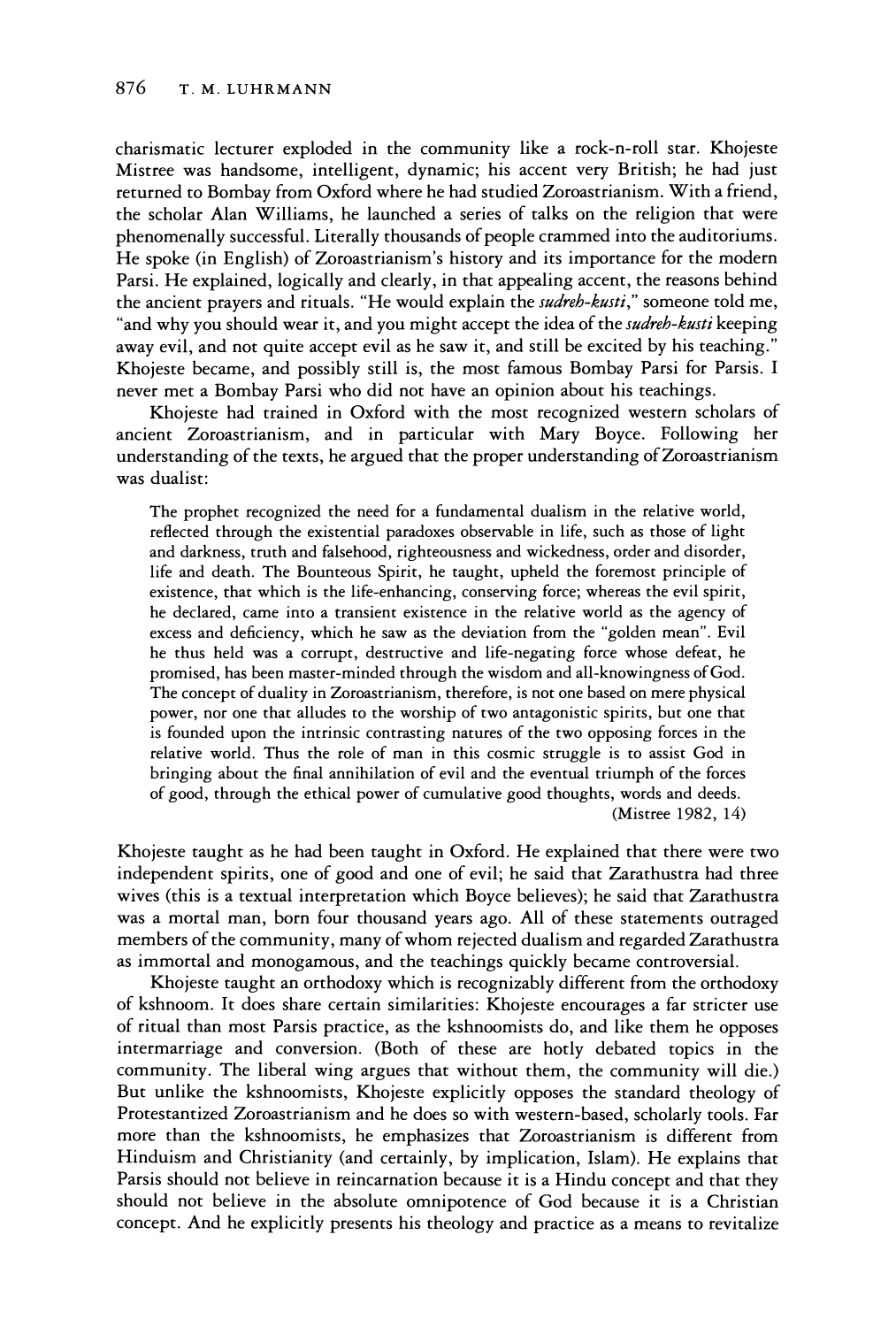a community he sees as at risk of assimilating out of recognition. It is this antiassimilationist rhetoric, aimed at those who are too comfortable in their lives and not at those who feel dispossessed, that makes this orthodoxy more like other new orthodoxies among successful diasporic groups (for example, in American Judaism) and less like the communal tensions that dominate the South Asian political landscape.

Part of Khojeste's appeal was that you could be radical, youthful, and rebellious toward authorities by flinging yourself into religious practice. He founded an institute called Zoroastrian Studies and, in a community where religion was practiced by the old people, found himself surrounded by youth. Zoroastrian Studies has for many years been housed on the ground floor of a fine old Parsi library. When I was there in 1987 and 1990, it had a fluctuating core of perhaps five to ten members, most of them, like most Parsis, well-educated and elite. Their ages seemed to range from the early twenties on up into the forties, and a few were older. Most of the core was female, not surprisingly because their husbands took the primary responsibility as breadwinners, as lawyers, doctors, and computer specialists. Other people whose careers precluded full-time involvement would still drop by. In the late afternoon, there was rarely room to sit. These people regarded Khojeste as a learned and spiritual man, but not as a holy man in his own right.

There were many active consumers of the Zoroastrian Studies approach who did not join Zoroastrian Studies. The group organized lectures, classes, trips, conferences, and entertainments; they sold books and cassettes; they had a newsletter. There is no congregational aspect to Zoroastrian faith-visits to the fire temple are strictly individual-but there appeared to be hundreds of Parsis actively involved in Zoroastrian Studies in the late 1980s, and many more who had a casual interest. The primary job of the core, as of Khojeste himself, was to provide these classes and talks and to manage the organization. Khojeste taught people to write and deliver speeches, with the idea that they would multiply the speakers available to fill requests. During my time in India, I occasionally accompanied him and one of his students to a lunch or reception where the student, carefully coached, would rise to deliver the main presentation.

One such speech was on happiness. It began with the problem of happiness in the modern age. "A jet-setter gets bored after a time and seeks newer pleasures. A power seeker or moneymaker is not satisfied with what he gains and keeps striving for more and more to satiate his craving for happiness. Happiness," the student continued, "is not a commodity." She then discussed happiness in Buddhism and Hinduism and in the writings of Aristotle, and moved to the main message: that Zoroastrianism provides the ideal vehicle through which a Parsi can find happiness in his or her life. She gave a textural account of Ahura Mazda's plan for the universe, and quoted from the *Gathas.* She explained the blessing ritual which had opened the meeting (most people would have understood neither the words of the blessing nor the logic of various items used in it). Then she went on to argue that Zoroastrian rituals and prayers help Parsis to experience harmony and happiness within themselves. She closed by quoting the *Gatbas* to the effect that happiness was the Zoroastrian's birthright. She did not argue that happiness could only be felt by living an orthodox life. She simply implied that being a good Zoroastrian would make you happy. And the seventy or so people in the audience applauded heartily.

The courses taught the very basics of Zoroastrian religion. I sat in on one offered by the woman who gave the speech on happiness. She began by explaining that she felt that Zoroastrianism was the best religion, but that she understood that a Hindu would feel that way about Hinduism. Each religion is different and acceptable on its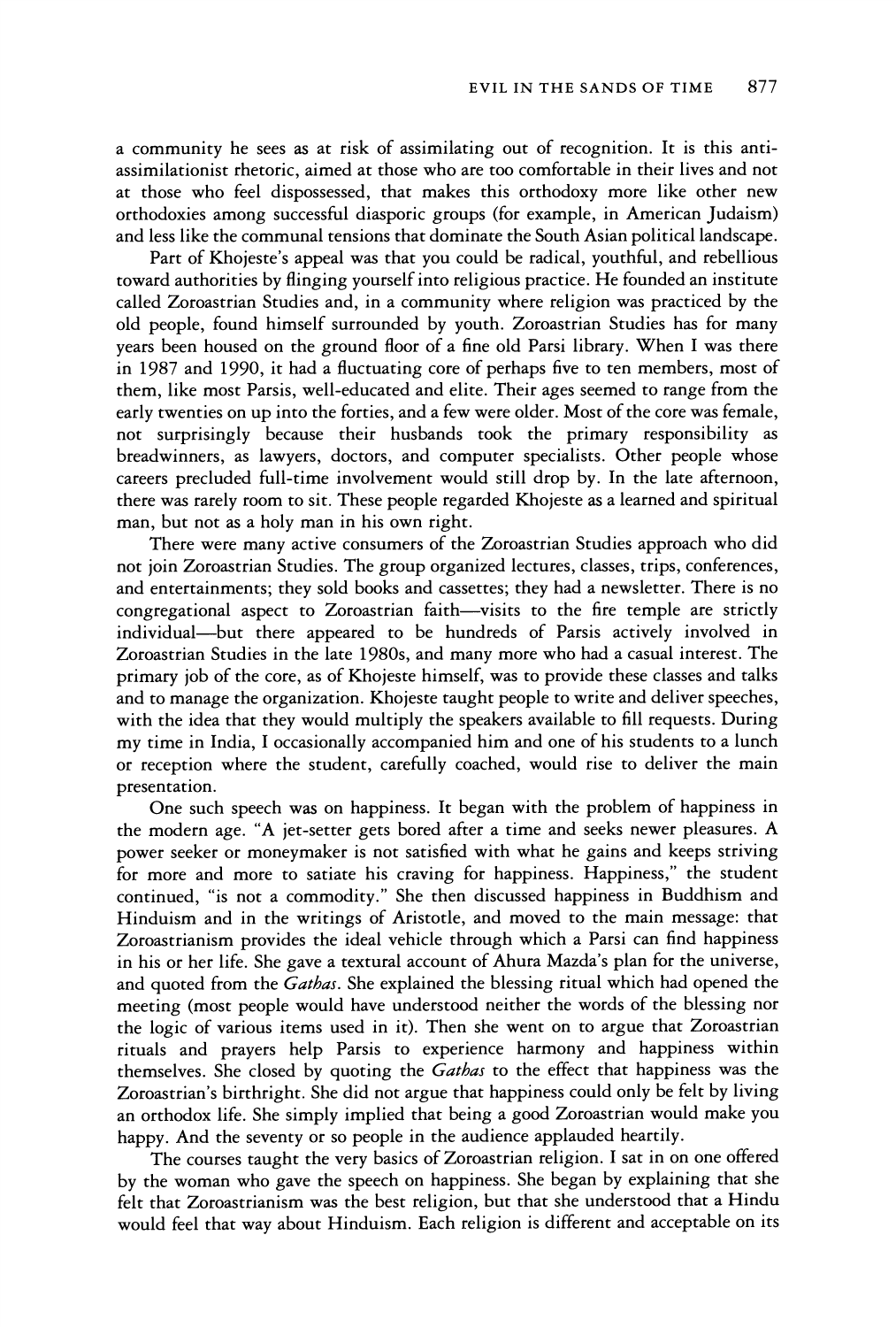own terms, she said. But, she continued, it was better to stay with the religion you were born with, and it was just terrible to mix them together. Then she explained what the religious texts were, and that the *Gathas* were only one of the Zoroastrian texts available from antiquity. She presented the known history of Zoroastrianism. Then, over the next few weeks, she presented teachings on evil, rooted in the *Gathas*  and in later texts, and explained what the texts said about Ahura Mazda, free will, Ahriman, and aspects of God. She drew a map of the Zoroastrian ideas about spirit, mind, and soul. She explained how to pray in a Zoroastrian way, and explained the structure of some major rituals. And while fewer than ten people attended this particular series (she taught other courses, elsewhere in the city), they came consistently from class to class.

Zoroastrian Studies was a deliberate attempt at community revitalization and identity building. Members feared that the community was at risk of dying out, not only because its numbers were dropping, but because of the apathy with which most Zoroastrians regarded their faith. Parsis were apathetic, they felt, in part because that faith was corrupted by other influences, and in part because Parsis were abandoning their faith through intermarriage. They saw Parsis who considered themselves Zoroastrian but prayed more to Sai Baba than to Ahura Mazda; they thought that kshnoom was a strange Christian-Hindu distortion of their texts; they thought that most Zoroastrians did not realize that what made their religion truly unique and important in the history of world religions was its dualism. They passionately believed that if they could only teach the true Zoroastrianism to Zoroastrians, Parsis would realize how beautiful their faith was, and would refuse to let their community dissipate into other groups. And so they offered classes, gave lectures, produced a delightful children's book explaining the religion, made a major studio movie with that same aim, recorded Parsi prayers and Gujarati songs. Zoroastrian Studies has reached thousands of Parsis, some of whom have experienced their lives as being profoundly changed. Not all of those Parsis whose lives have been touched by Zoroastrian Studies are located in India. Khojeste has an active travel schedule, and gives lectures, seminars, and classes to communities in North America and elsewhere. The books and tapes produced by Zoroastrian Studies can sometimes be purchased abroad. Community publications inform Parsis around the world of Zoroastrian Studies activities. Zoroastrian Studies scholars speak at many international congresses.

Perhaps the most interesting feature of Zoroastrian Studies is that it teaches an orthodox Zoroastrianism which is unlike any Zoroastrianism ever before experienced, and for that matter is unlike religion as experienced by most South Asians. This is because it is shaped by the needs which gave rise to it, and those needs are deeply modern and specific to a community that fears its own extinction through dissolution into the larger societies in which its members are embedded.

The new orthodox Zoroastrianism has the following characteristics. First, it has a theological focus, far more so than a religion whose members do not need to rediscover it. Unlike many religious practitioners, Hindu or otherwise, people who go through Zoroastrian Studies training acquire a significant knowledge of their sacred texts. They do not simply learn to do the prayers and rituals; they participate in Zoroastrian Studies by reading the religious literature and talking about it. My fieldnotes are full of theology-arguments for dualism, arguments against; even if students disagreed with Khojeste's interpretations, they did so knowledgably. Adi Doctor attended one of Khojeste's talks and, outraged, countered with a lecture on dualism which, because Khojeste was so famous by that point, was very well attended and gave way to a lively discussion. Even those who came through Zoroastrian Studies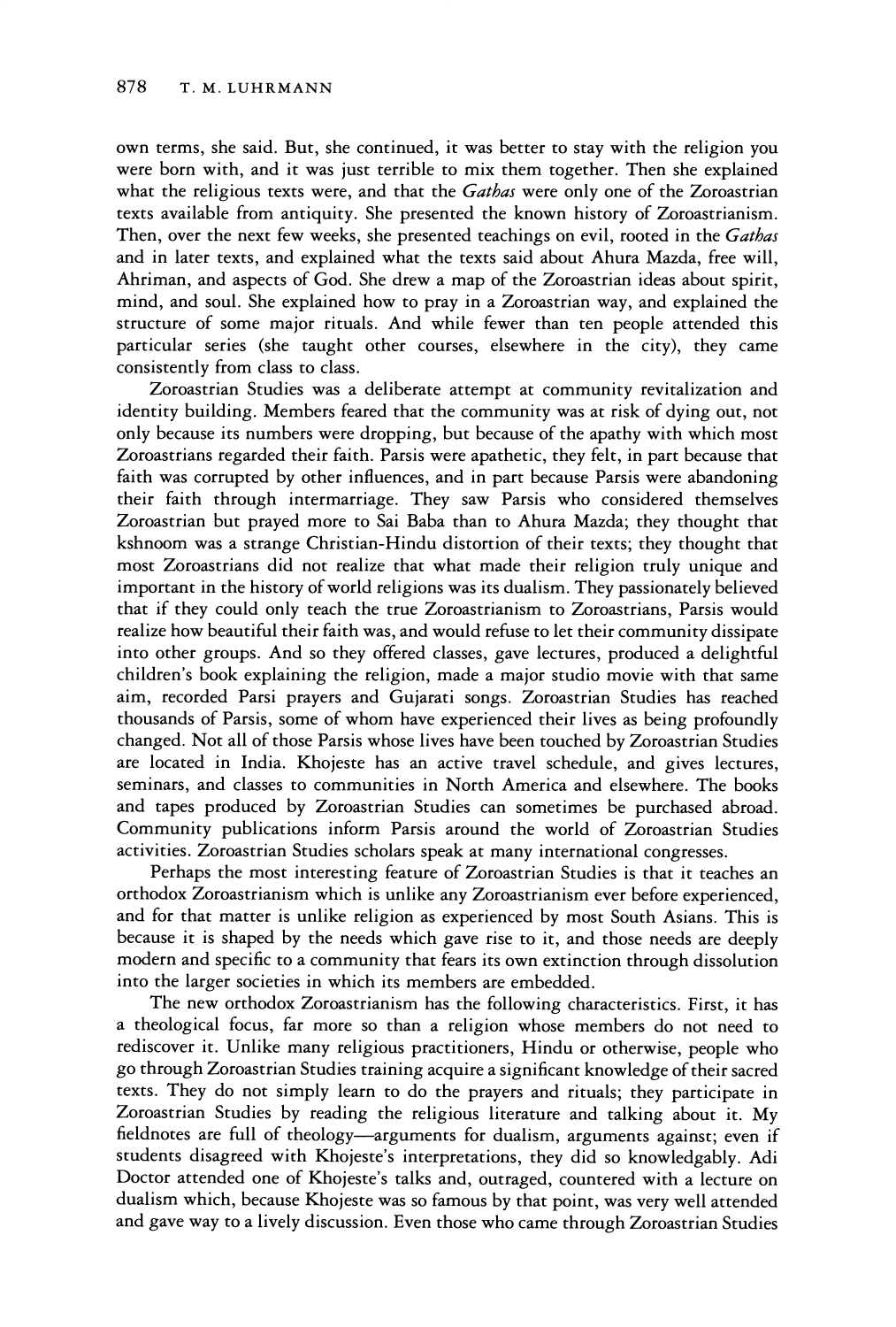and told me privately that they did not care about the theology did so by saying that they really did not care about Pahlavi this and that, naming the specific sources they had learned in class. Khojeste held his own classes for his inner circle, often consisting of text-based theological discussions. 'The year I was there, we read through the *Denkard,* a late-ninth-century Pahlavi text on ritual purity, and line by line we tried to puzzle out its meaning. It is unlikely that any member of this essentially nonscholarly group (with the exception of Khojeste) would have read the *Denkard* in any other context.

Second, the focus of that teaching is not to convey knowledge for its own sake, but to invest those texts, their theology, and their rituals with personal significance. This is done in a deliberate, self-conscious, and intimate manner. After our class spent an hour reading the *Denkard,* Khojeste led the group on a guided meditation using Zoroastrian imagery, which we would sometimes later discuss. This was scarcely traditional, but it did encourage a personalization of the more abstract images. And even though Khojeste was the acknowledged teacher, the discussion would be full of phrases like "what this verse means to me," or "what this verse makes me think of is. . . ." When people told me why they found the Zoroastrian Studies approach so appealing, they cast their story in terms of the personal relevance of its theology. The woman who lectured on happiness said that the theology was the only thing that kept her going when her husband died. He had been ill and was on his way to recovery when he received contaminated blood in a transfusion and died of hepatitis. Before this event, she had understood the religion "intellectually"; now she had experienced it "in my heart." "This was for me a personal experience that Ahura Mazda was not all-powerful, that the forces of evil can win. Temporarily, but it was a terrible victory. . . . The religion brought me out of the difficulty, instead of letting me get depressed, getting sucked under. I must fight it, I said. I had to affirm myself: as long as I stayed on the path of righteousness, I will get help, and I did."

Another follower, Meher, explained that she met Khojeste when she interviewed to enter a class he was teaching. She had been raised in an orthodox family, saying her prayers daily and following the rigid rules which govern menstruation (sleeping in a special bed, not touching anything used outside of the menstrual period). Her mother's death, when she was nineteen, was devastating. "I would go to the fire temple every day, I fought with God, telling him that he could not let her die. . . . I knew two other women who had been through the same operation and they had not died. Why should she be singled out? . . . Everyone said, it's God's will, she was so dear to him that he took her away. That didn't make sense. It was a big problem for me. And I was totally shattered." She was still thrilled by her memory of her first Zoroastrian Studies class. "I remember coming home," she said, "so excited, this is what the religion has to offer, you can use your mind in it.... I remember clearly the scene that evening, [my son) as a small child on the sofa, as if someone had come in with a new discovery, although all the time it had been there. It was such a relief to know, looking at the dirt and sickness, that God was not responsible."

Five months into my first stay in India, Meher was knocked off the back of a motorcycle and broke her collarbone, just after she had finished producing a cassette of children's songs about Zoroastrianism. This, she now said, was the onslaught of Ahriman. He wanted to prevent her from doing anything else and he chose this way to attack. But she was not going to give in, she told me. She would start her second cassette before her collarbone had healed. This was not exactly the doctrine she was taught: in that teaching of dualism, evil is random. I have sat in class with this woman as the randomness of evil has been carefully explained. Nevertheless, by personalizing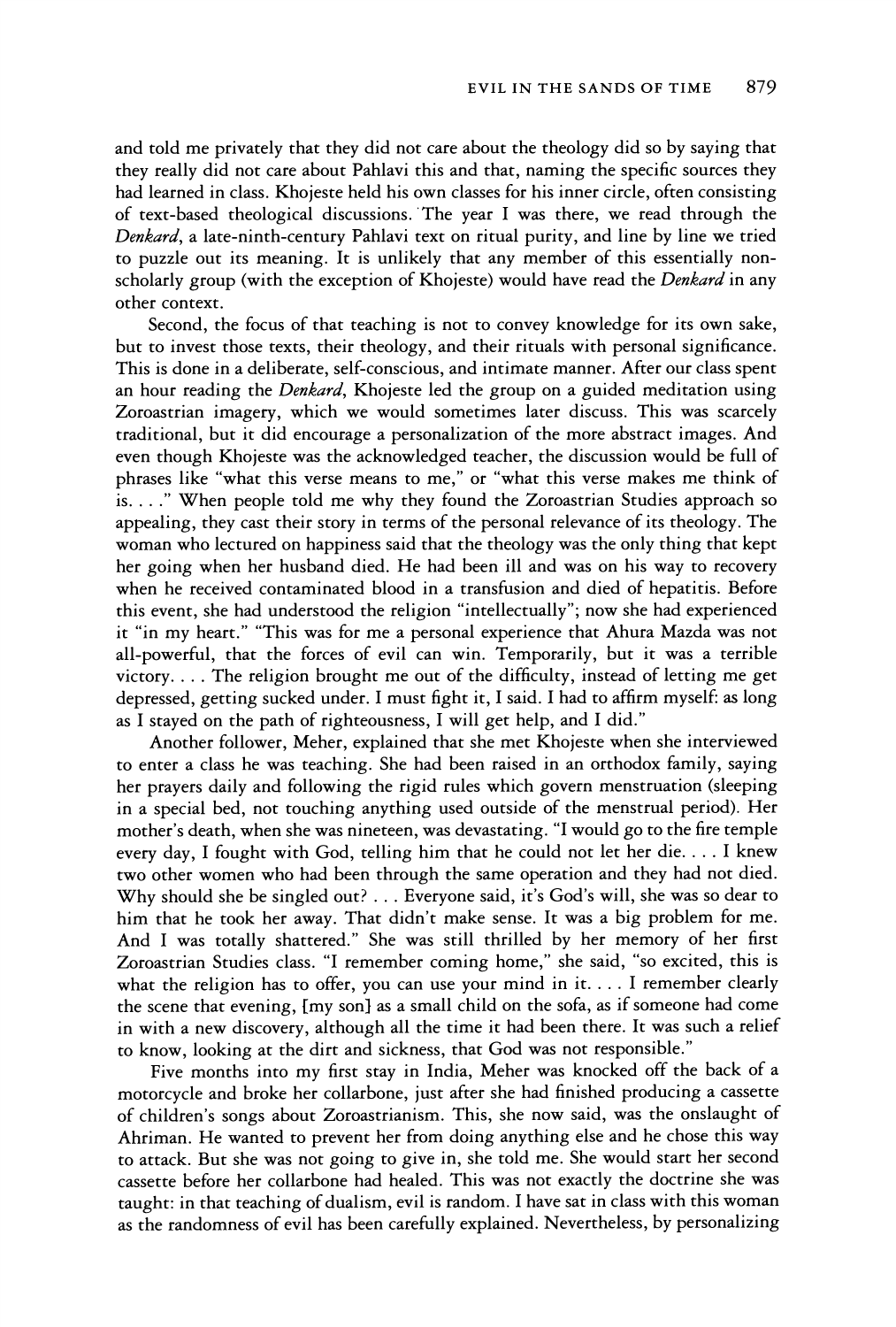what she saw as an attack she could think in terms of a counterattack, and she held an energetic and positive attitude towards her own healing: "I felt, and knew, that it was a bad force which had entered my life. . . . For this reason, I felt sure that I would be able to overcome it. Knowing that it was wrong, that there was imbalance, helped me to have the confidence to see it through to righting itself."

Third, this inner experience of the religion as personally meaningful is taught in these classes as more important than the actual knowledge of the texts or the practice of the ritual. This makes sense: the religion will only be motivational (so that one would only want to marry a Parsi) if its concepts are internalized and emotionally salient. It is, nevertheless, striking that this ancient religion, which does not textually emphasize a personal relationship to God, should be taught through experiential involvement. Zoroastrian Studies is more interested in getting Parsis to feel committed to their ethnicity than it is in producing orthodoxy: it is the orthodoxy which is the means to the end, and not the reverse. Khojeste travels widely and lectures to Parsi communities in which intermarriage is inevitable (many Parsi children living in the United States know very few other Parsis their age). In a recent Congress (the Second World Zoroastrian Youth Congress, held in London in August 1997), he was the person chosen for "damage control" in a confrontation between those who opposed intermarriage and those who saw it as inevitable, and he urged people to accept a "two-model, one-community set-up" (e.g., that those who were more conservative in beliefs and practices and those who were more progressive should accept each other and see themselves as part of one community) (Parsiana August 1997, 92). The goal of the classes, lectures, tapes, movie, and other Zoroastrian Studies products is to "catch" people, or to allow them to catch themselves, before they wander outside the community.

For example, I spoke to one young man who was the kind of person who was at risk of feeling not very Parsi when growing up: he lived in a very secular household, did not feel attached to the faith, and could well emigrate and marry a foreigner. He agreed to go on a Zoroastrian Studies trip to see different fire temples in Gujarat, north of Bombay. He had never prayed with conviction before, he told me, but in the second fire temple (presumably the group leader had been giving lectures on how to pray and on the history of the temples) he did pray, and he felt that someone was listening. "It was a nice feeling," he said. He then explained that the priest (dastur) of that temple gave a talk about the fire as a person, and about Ahura Mazda as a friend (from a scholarly point of view, this stretches the texts). That really meant something to this young man. Now, he said, there is a subtle difference in his daily life. Among other changes, he wears his *sudreh-kusti* and he prays in a way he describes as personally meaningful, to someone he experiences as listening. He remains far from orthodox and is not engaged in the texts. However, he says that now he feels Zoroastrian in a way he never did before. This kind of testimony was not uncommon. While Zoroastrian Studies members were never comfortable with views they felt to be doctrinally false, they were obviously more interested in producing people who felt involved with Zoroastrianism than in producing scholars of Zoroastrianism.

Fourth, there is an explicit recognition on the part of Zoroastrian Studies that while being born Parsi just happens, being Zoroastrian is a conscious choice. This is not to say that members of Zoroastrian Studies seriously fear that Parsis will convert out of Zoroastrianism. They see, however, that many Parsis often find other faiths more emotionally gripping. They believe that the job of an organization like Zoroastrian Studies is to make the religion seem different from other choices and more desirable. Other Parsi organizations around the world have recognized this need, but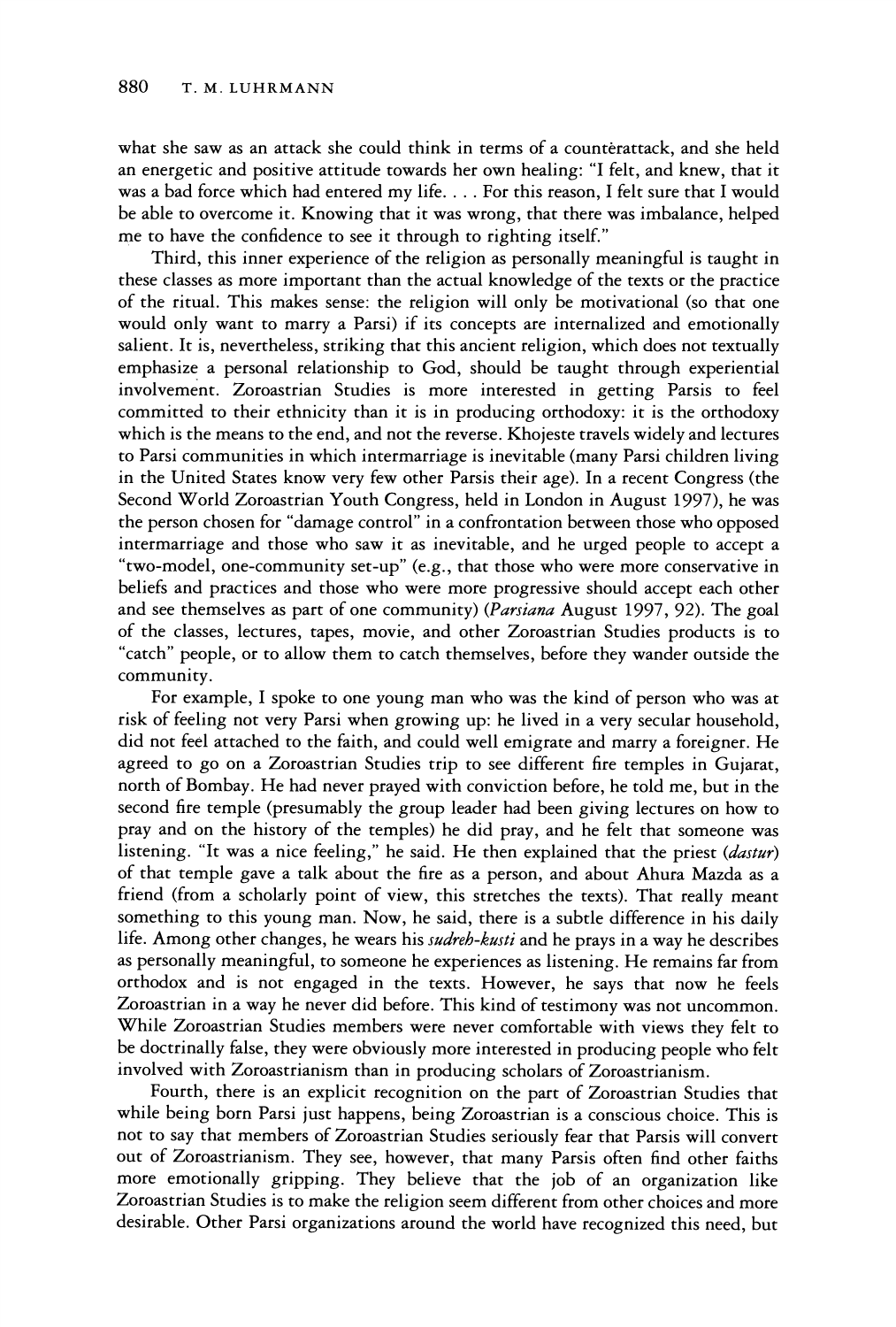Zoroastrian Studies was one of the first to see the need so plainly. So Zoroastrian Studies makes Zoroastrianism fun. It leads group trips to fire temples that you want to go on because they are supposed to be great adventures. It printed a children's book that was full of information-but also beautiful, bright, and cheery. Out of necessity, the group sees itself as selling something to people who have to be persuaded that they want to buy it. The comparison I drew between Khojeste and a rock star was not my own, but a Parsi's. Khojeste founded Zoroastrian Studies with the knowledge that he could "sell" the religion more effectively than many of the priests, because his personal flair and his mixture of western sophistication and Bombay roots meant that he could reach the young in ways that no one else could. That was the reason he was funded by seniors in the community, and why his organization exists. His job is to reach out to those previously uninterested in the faith and to draw them into passionate engagement. The religion he teaches may indeed be an ancient one, but the manner in which these youngsters become engaged with it is very modern.

### Discussion

I suggest that the new Parsi orthodoxy is the result of the inherent instability of a diasporic community. It is a not a manifestation of the communal tensions that have swept the subcontinent and are particularly virulent in Bombay. Those communal tensions are above all political and conflictual. They assert the entitlement of one ethnic group to the privileges of another, and they express the hatred of the dispossessed for those who possess. They are often violent and driven by rage. None of these features characterize the ethos or practice of Zoroastrian Studies and its participants. On the contrary, these Parsis espouse no national politics, make no entitlement claims, express no hatred (apart from stern disagreement), and generate no violence. Their primary political agenda is to persuade Parsis to marry Parsis and increase the tribe, and on that front it is not clear how successful they have been. On the socioeconomic front they simply do not suffer the kinds of pressures that seem to be involved in the emergence of self-determination movements and Hindu-Muslim conflagration (see, for instance, Kohli 1997; Katzenstein, Mehta, and Thakkar 1997). One impact of the political instability in Bombay may have been to make Parsis more uncertain of their destiny within India: that may have spurred a group that seeks to generate a confident sense of identity, but not to the extent that it should lead an observer to describe the spur as the cause.

Nor is the Parsi religious revival much like the revitalization movements and cargo cults that sweep a devastated society in search of effective magic. The most famous of these is the Ghost Dance, a violent, self-mutilating ritual that spread throughout North American culture at a time of cultural collapse and promised a return to earlier times of plenty (the classic thesis can be found in Barber [1941] 1958 and La Barre 1970; more recent discussions include Smoak 1999 and Niezen 2000). These are cults of desperation. Their members fear extinction through starvation and death, not by loss to consumer culture. When Wallace (1969) described the death and rebirth of the Seneca, he wrote of the way the leader's vision helped to free them from poverty and humiliation. Most Parsis, by contrast, are still comfortably middleclass. They may feel the distress of emotional abandonment in the postcolonial wake of their divorce from British patronage, but they do not face the searing inevitability of homelessness. And the new Parsi orthodoxy does not promise salvation, redemption,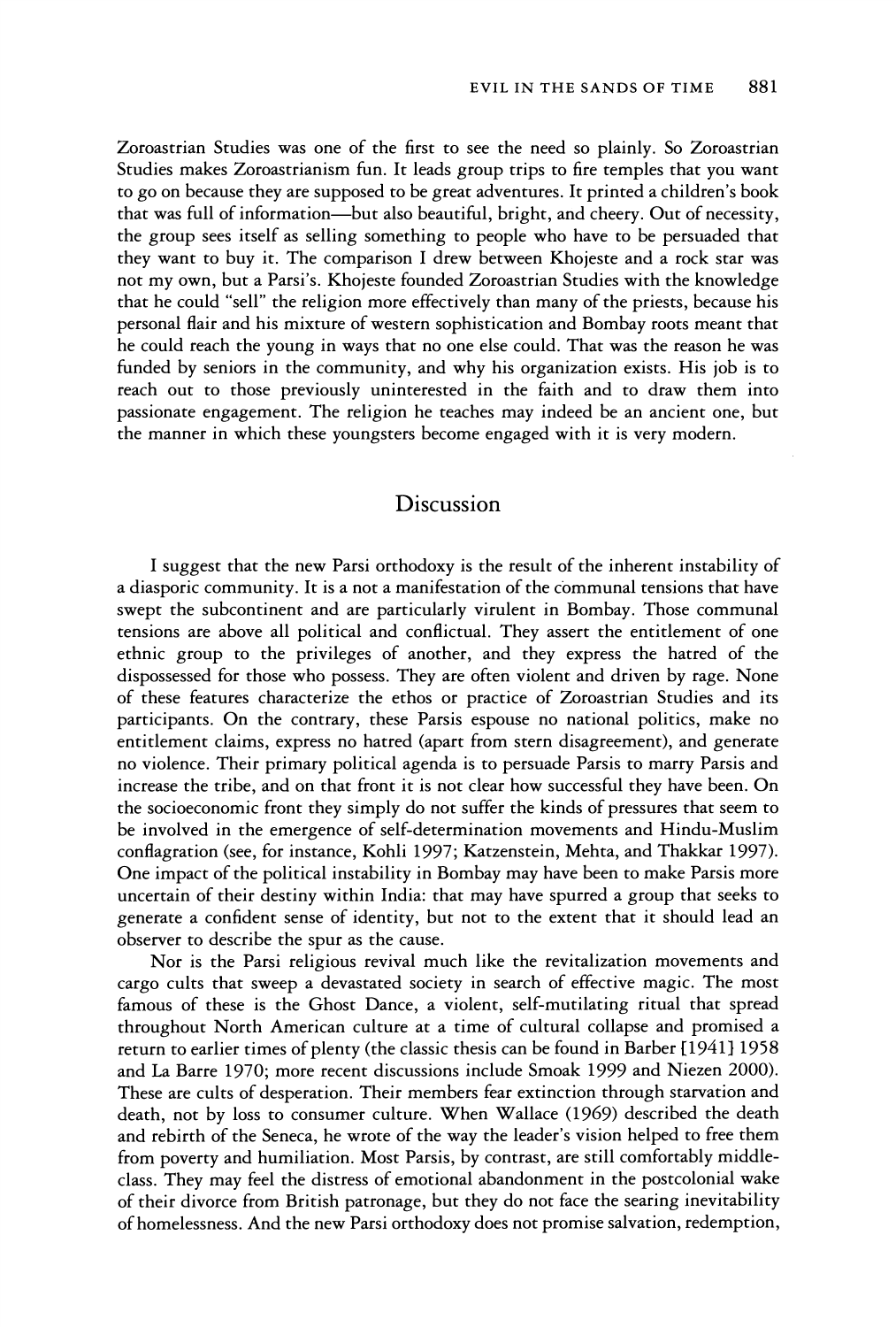and return to the past. It suggests that being an observant Zoroastrian makes a Parsi happier and less likely to marry out.

Nor does the Parsi revival mimic the religious fundamentalism of Christianity and Islam, though the fundamentalisms are so various that such a claim cannot be confident. In Marty and Appleby's *(1991, 1992)* assessment, fundamentalism is a direct and self-conscious response to modernity. These movements applaud many of the products of modernity-its medicine, telecommunications, rapid transport, global network-but they distrust the secular values that, since the Enlightenment, have presumed to accompany these developments. "Fundamentalists would restore spiritual considerations to a central place in public and private discourse and would do so directly, by basing many of the laws and customs of society on the sacred scriptures or traditions which they believe to be the most authoritative guide to the Spirit who inspires all human goodness" *(1992, 15).* Zoroastrian Studies does not aim to restructure the laws and customs of Parsi society, however, apart from trying to persuade Parsis to marry within the community. Nor does Zoroastrian Studies really see itself in a battle with infidels. Instead, its members are trying to persuade other Parsis to be more religious in order to maintain their ethnic identity; they are trying to persuade people that Zoroastrianism offers happiness and peace. They are not trying to create a new political order. Their goals are the direct result of the risk of diaspora: to flourish effectively within a host community without losing their own distinctiveness.

Even though the analogy does not fit precisely, it seems helpful to think of this story in the context of a famous sociological thesis: that what the son wishes to forget the grandson wishes to remember. In *1938* Marcus Hansen delivered an address to the Augustana Historical Society in Rock Island, Illinois, entitled "The Problem of the Third Generation Immigrant." In it he argued that members of the second generation of an immigrant family in America want desperately to forget their past, to be so American that no one would even think that their parents had come from a foreign land. They find their parents' accents and strange customs an embarrassment. They secularize, at least from their parents' religion. Caught between two worlds as children, as adults they flee from their ethnic ghettoes, and reminders of their past make them feel inferior and non-American. They assimilate; they fling themselvesthe centrifugal impulse—into the mainstream society, in the attempt to be absorbed as equal members within it.

The third generation, Hansen said, feels no such embarrassment. They are proud of how well they have done in this new land. They feel that they came from good stock, and they glorify it, so that their past will not be lost forever. They withdraw their identity, to some extent, from the mainstream-the centripetal impulse. They form Swedish societies and learn to dance polkas and even take college classes to learn their grandparents' tongue. Then, Hansen continued, as the third generation fades into the fourth, and the fourth into the fifth, the enthusiasm for the past diminishes, and they become indistinguishable from any others *(11938) 1968, 255-83).* 

The essay attracted little attention until Nathan Glazer discovered it in the New York Public Library in *1952* and arranged to have it published in *Commentary.* (With either optimism or modesty, Hansen had placed his seminal work in the *Augustana Historical Review.)* Three years later, in *1955,* Will Herberg gave "Hansen's law" broad exposure in *Protestant, Catholic, Jew,* a widely read, popular book which used the thirdgeneration hypothesis to explain the postwar revival of religion. In particular, he explained how such a religious impulse could emerge in an increasingly secularized society. Members of the third generation, he argued, fully Americanized and often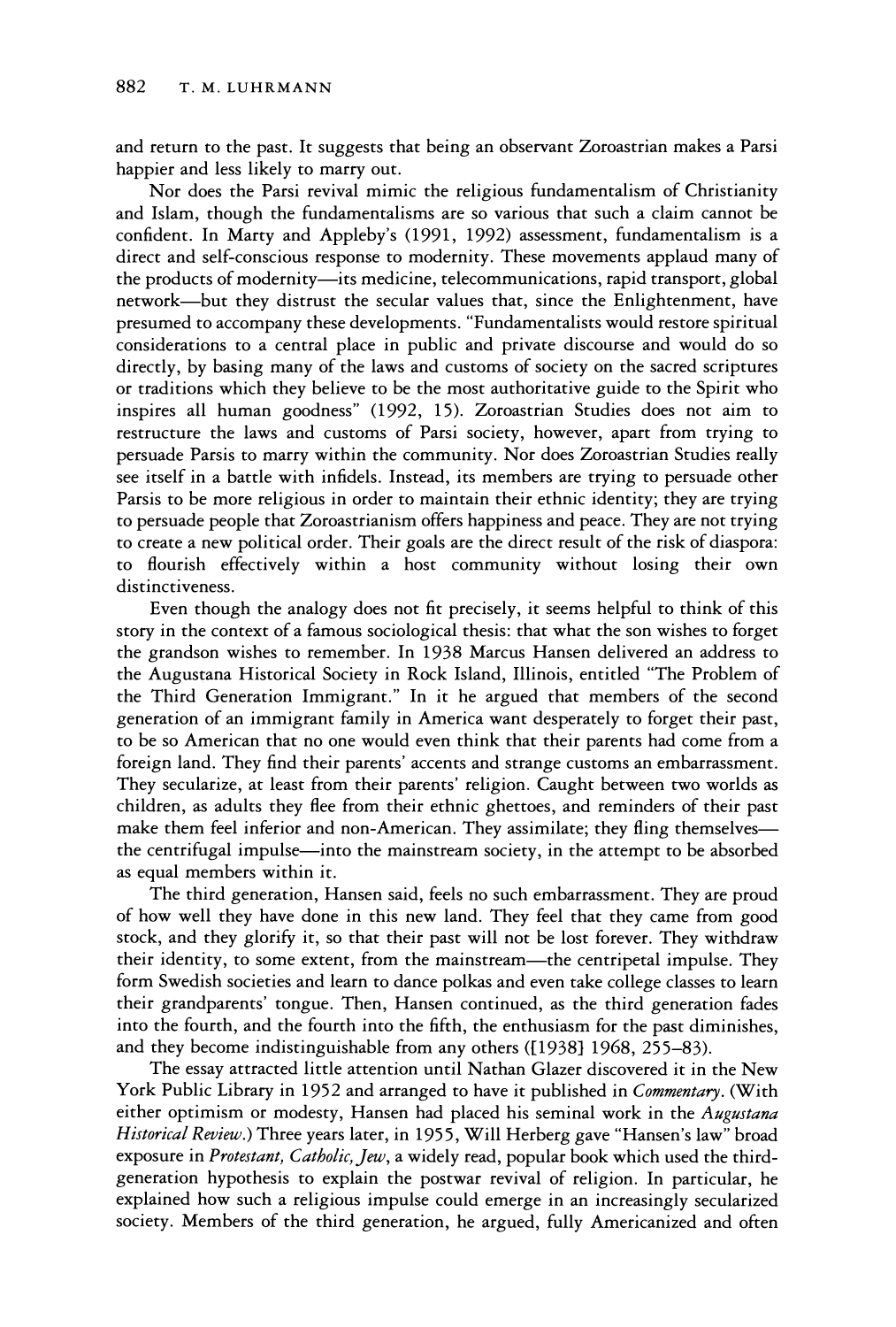middle-class, could sort through their inheritance and choose the traits that please them, much as they chose whether to display their father's Dresden shepherdess or their mother's clock on the mantlepiece. Moreover, they found themselves in an atomized, anomic, urban industrial world. The religion of their ancestors, sanitized and made middle-class, gave them the emotional identity they needed. And Herberg, unlike Hansen, saw no necessary diminution of this religious impulse.

Sociologists and historians have chewed over these hypotheses of secondgeneration assimilation and third-generation differentiation for decades. The general consensus appears to be that as a precise claim, neither holds up particularly well. The historical story is often more variable than a strict generational account would allow, and even when the events fit the thesis, other historical factors may be responsible.<sup>25</sup> On the other hand, it is clear that Herberg's thesis in particular applied far more readily to Jews than to Catholics or Protestants, and while there are still skeptics, the amount of Jewish attention to the essay suggests that something about the argument struck home. The reason for this seems to be the far greater fusion between ethnicity and religion in Judaism than in Christianity. God's covenant with Abraham was a covenant with a specific people, and the practice of Judaism asserts membership in a people in a way that the practice of Christianity does not. The loss of Jewish practice implies the loss of that covenant.

Glazer (1990) describes Commentary's decision to reprint Hansen's essay as occasioned by the concerns of a second-generation Jew (as he sees himself) about the coming third generation: hope that the third generation might reverse his generation's striking abandonment of Jewish interests, fear that subsequent generations might assimilate out of existence. And there was, in fact, something of a measurable Jewish revival in that third generation. Glazer points out (as does Gleason 1990) that specific historical factors-the move to the suburbs, the specific protection of religious freedom in the postwar context, the post-Holocaust crisis of faith, the 1967 war in Israel-affected the shape and appearance of that apparent revival. Nonetheless, it is evident that in Judaism, religious revival is explicitly linked to the fear that Jews will assimilate completely. According to one survey, up to 70 percent of those raised as Jewish, usually in Reform or Conservative homes, have dropped out of religious practice (Time, **5** April 1993); the rapid rise of intermarriage, coupled with the likelihood that those children will not practice Judaism, has terrified many Jews. In that context, revivalist orthodoxies (in particular, the Chabad movement) try energetically to recruit young people to greater religious observance and to a Jewish way of life (Danziger 1989).

251n 1961 John Appel tested Hansen's hypothesis for the historical societies of German, Irish, Italians, Scots, Swiss, and Jews and found that their mem'bership had a mixture of first, second, and subsequent generations. He argued that at least the American Jewish Historical Society became less defensive when the third generation became heavily involved. Also in 1961, Gerhard Lenski found no decline in religious attendance between first- and secondgeneration Catholics and Protestants in Detroit; he argued that increasing Americanization led to increasing religious activity. In 1964 Lazerwitz and Rowitz used national survey data to argue that the Lenski hypothesis worked for Protestants, that Catholic men experienced a second-generation drop, and that Catholic women displayed no generational effects in church attendance. In 1973 Abramson used more survey data on Catholics to refute Herberg's specific claim and muddy the waters still further. In 1979 Herbert Gans introduced the term "symbolic ethnicity" to suggest that whatever was retained or renewed was symbolic and did not deeply affect the behavior of the assimilated ethnic group. On the other hand, a recent volume commemorating the fifty-year anniversary of Hansen's thesis provided a number of supporting arguments for specific communities, while also providing a general critique (Kivisto and Blanck 1990).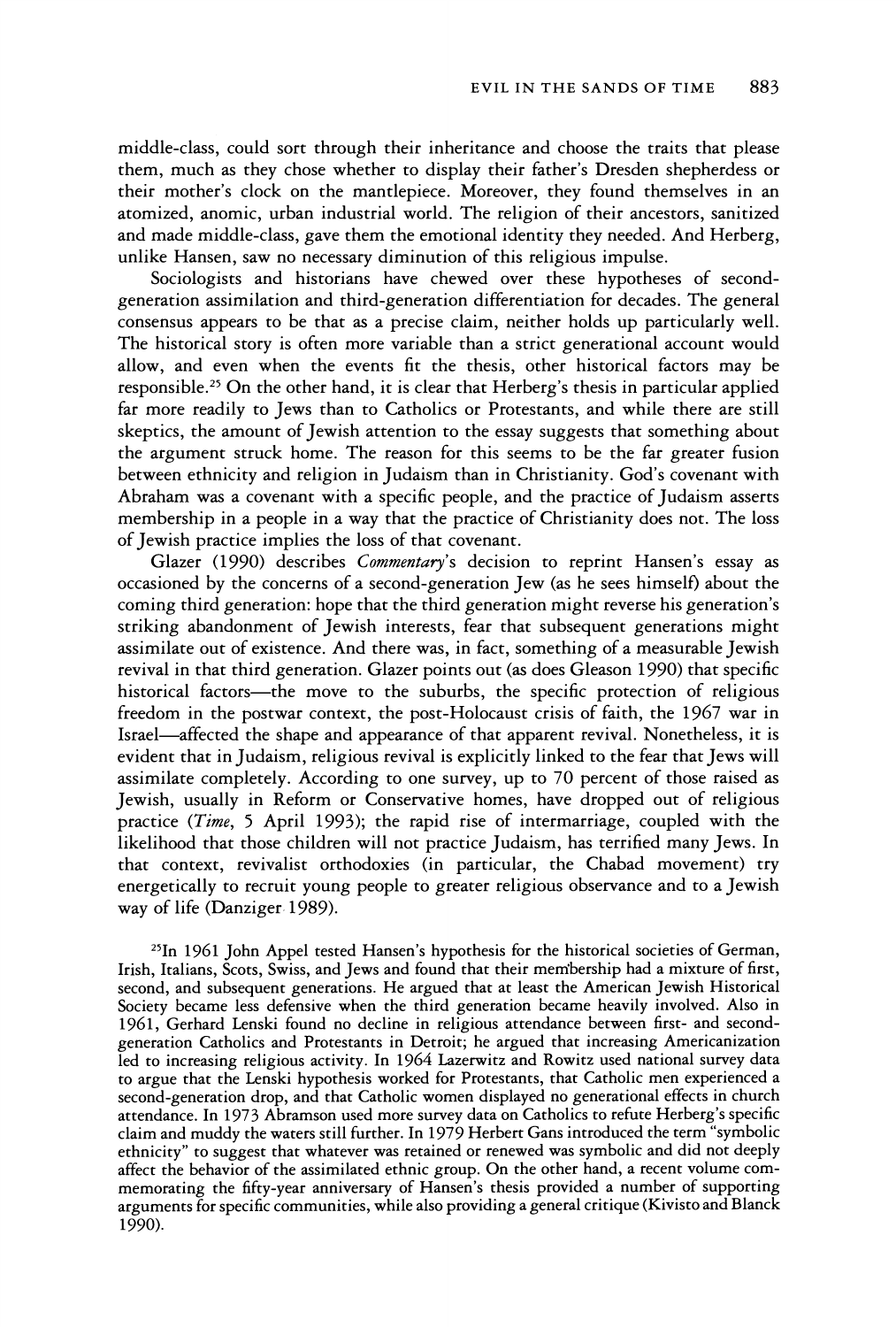The new Parsi religious impulse follows the pattern Hansen first noticed, of a move to assimilate which is so successful that it is followed by a move to affirm the roots of difference. The specifics of the pattern in the Parsis differ from those Hansen described for American immigrants. American immigrants were expected by their American compatriots to assimilate into the melting pot; the first generation's failure in that respect caused embarrassment in the second. It is unlikely that there were such expectations of the Parsis who arrived in Gujarat in the tenth century, although the stricture against intermarriage may well date from that point. Instead, the Parsi push to assimilate came from the colonial period and the economic advantages that would accrue to those the British saw as more like themselves than others. The Parsis became Europeanized in a manner not unlike other groups in the subcontinent, although more successfully (see Bayly 1989). Parsis tended not to convert, but they abandoned the features of the religion that seemed distastefully backward to the English, and they made efforts to westernize in their dress, language, education, and custom. During the colonial era, Parsis "Protestantized" their faith, and although some Parsis eventually turned to a more mystical interpretation of their ancient texts, they retained the framework of Protestantized Zoroastrianism in their explicit theological formation of the faith. Parsis were assimilating to the dominant elite culture, and the ritualistic, non-westernized Parsi behavior of earlier generations caused embarrassment to the westernized elite.

Even though the strict generational framework Hansen described may not apply to Parsis (or indeed to most assimilating groups), the structure of the two impulses he detailed-the move to assimilate followed by the move to affirm one's differencehelps us to interpret the structure of centrifugal and centripetal impulses among the Parsis, and helps us to understand the role of the new orthodoxy Khojeste Mistree created. That orthodox revival presented itself as the way to regain an original Zoroastrianism unbesmirched by western influence and, even more explicitly, as a way to maintain a distinct community at risk of assimilating into the wider Indian whole. The orthodox revival emerges out of the same fear of overly successful assimilation that Hansen argued motivated his "third generation." Admittedly, Hansen's third generation is smug and self-congratulatory. They return to the past out of a sense of pride. Parsis are more vulnerable than before. After Independence, they were not as successful as they were in the nineteenth century. That is, they remained financially successful (for the most part), but they no longer held the social and political position that was theirs during the Raj. They had assimilated-or tried to assimilate-into a group which was now not only out of power but had been thrown out of the country, although the style the Raj had cultivated left perduring marks on elite South Asian culture. Parsis live now in a world whose politics have changed dramatically from the days of their greatest power. Still, like Hansen's Americans, the Parsi new orthodoxy emerges out of pride-a stubborn pride in the face of panic, and a response to the perceived need to keep the community alive, but pride nonetheless.

In this context, religion is not what defines the community as unique, as it did in the nineteenth century when Parsis took violin and English lessons but insistently refused to convert to Christianity. Religion becomes the means to retain any sense of community at all. When Hansen wrote his famous essay, he had in mind local societies for Swedes and Poles and Norwegians, where descendants could learn ethnic dances and sample ethnic food. The new Parsi orthodoxy is more like the new Jewish orthodoxy, with its explicit aim of using religious practice to maintain a society decimated by the Holocaust and by the temptations-as practitioners see it-of modern secular indulgence. And it may be the case that dualism's externalization of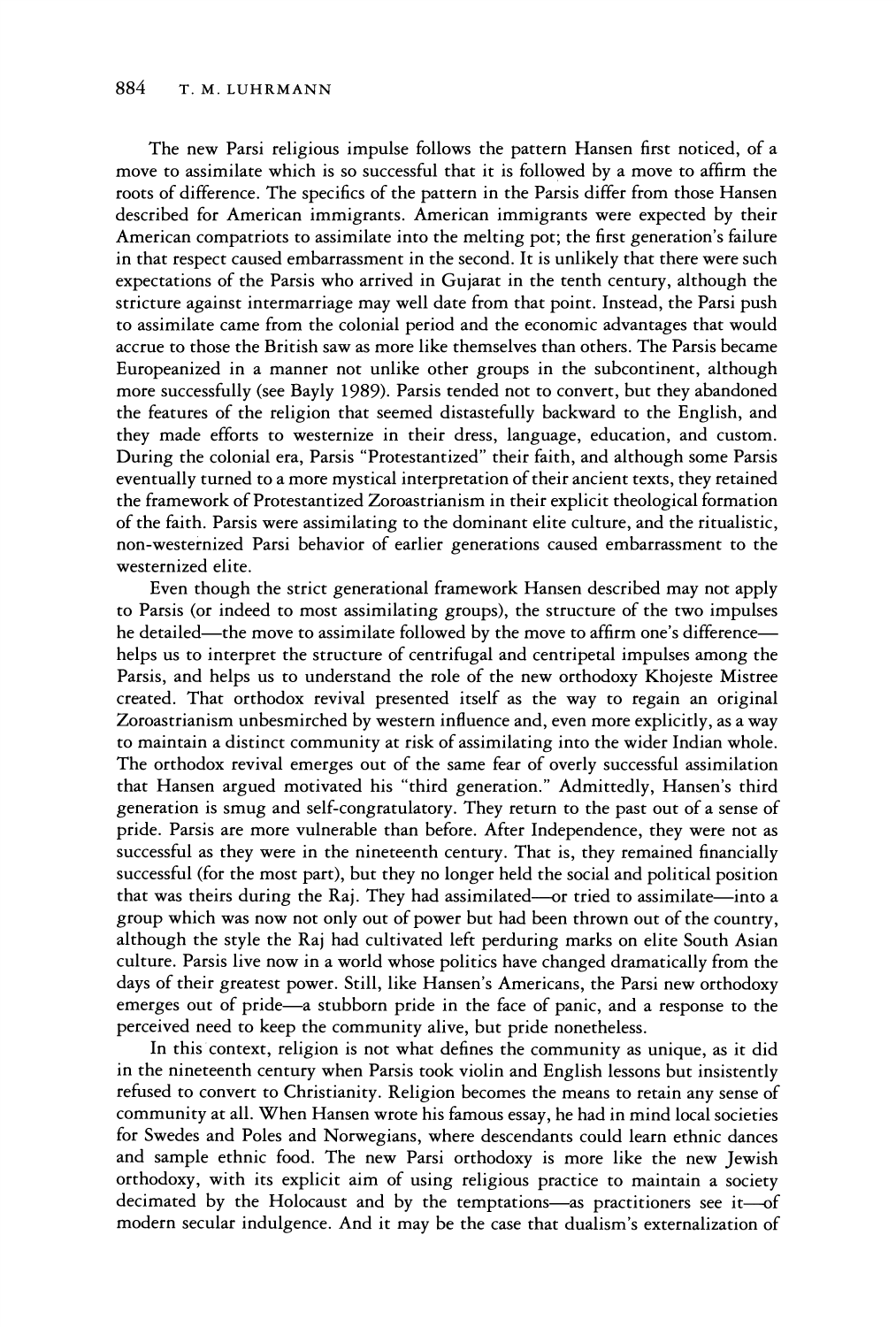evil, with a sense of a threatening, diffuse badness, is appealing to Parsis in this more fragile public space.

The result of these very modern aims, and their very modern circumstances, is that the Parsi religious "return" is far from a recreation of the past. God remains a player in late-twentieth-century modernity, despite once solemn predictions of His imminent demise. But the game is not what it was. The environment for faith within the new orthodoxy is quite different than it would have been for individuals growing up within a society that took its religious traditions for granted. Just as among American immigrants, the legacy of assimilation is not replaced by the rediscovery of roots, but jostles by its side. In contemporary Bombay, one now finds Parsis who follow a Protestantized Zoroastrianism, those who follow kshnoom, those who have been influenced by Zoroastrian Studies, and a near infinite variety of more idiosyncratic syncretisms. The environment of faith, particularly for the new orthodoxy, is colored by the recognition that deep Zoroastrian commitment is a choice. The Parsis who rediscover their past in the new orthodoxy know of their Parsiness in a manner which allows them (middle-class and mobile as they are) to conceive of not being Parsis, because they treat their return to Zoroastrian orthodoxy as intentional and willed. Their religiosity and ethnicity become visible choices among alternatives for selfhood, rather than the invisible constitutives of identity. They have selves which consist of the commitments they have made, not of the obligations to which they were born.

Thus the burden of religious "return" rests upon religious leaders who must persuade Parsis of its value. They must sell their take on the religion; Parsis must buy it. Of necessity, the tools of religiosity—the books, the prayers, the ritual become hooks to draw in those who have not yet chosen the greater commitment they demand. The teachers teach the texts explicitly; theology becomes important because students and teachers argue about theology together as they read the famous passages. The teachers teach the texts also by helping their students to make them personally and individually meaningful, and that personal revelation comes to matter more than scholarly accuracy, because in the movement a Parsi's commitment to his Zoroastrianism and to his Zoroastrian community is more important that the nature of his interpretations.

Anthropologists have turned their attention to the way identity, belonging, and a sense of place alter as people split apart, relocate, and recombine (Malkki 1995; Gupta and Ferguson 1997; Ong and Nonini 1997; Borneman 1992). Broadly speaking, they find that these modes of self-representation grow more abstract, as David Harvey (1989) perceptively observed. Displaced Palestinians, as George Bisharat (1997, 204) describes them, have become "bound by the specific experience of life in exile and committed to a 'return' to a Palestine conceived abstractly." Exiled Hutus in isolated refugee camps passionately reconstruct their history as "a people," with rightful claims to the "homeland" (Malkki 1997, 66). Chinese businessmen, at home anywhere close to a major metropolitan airport, build triumphal narratives that articulate the native Chineseness of people who spend little time in China (Ong and Nonini 1997). Liisa Malkki quotes Simone Weil: "to be rooted is perhaps the most important and least recognized need of the human soul" (1997, 52). When people experience themselves as uprooted, or with roots at risk of rot, they reach upwards to representations that can contain their anxiety at the threat of dissolution. Religious faith is one of those representations. It is not the faith practiced by previous generations: it may be more self-conscious, more textual, more personal, more entrepreneurial. It remains nevertheless a place in which the troubled can seek comfort.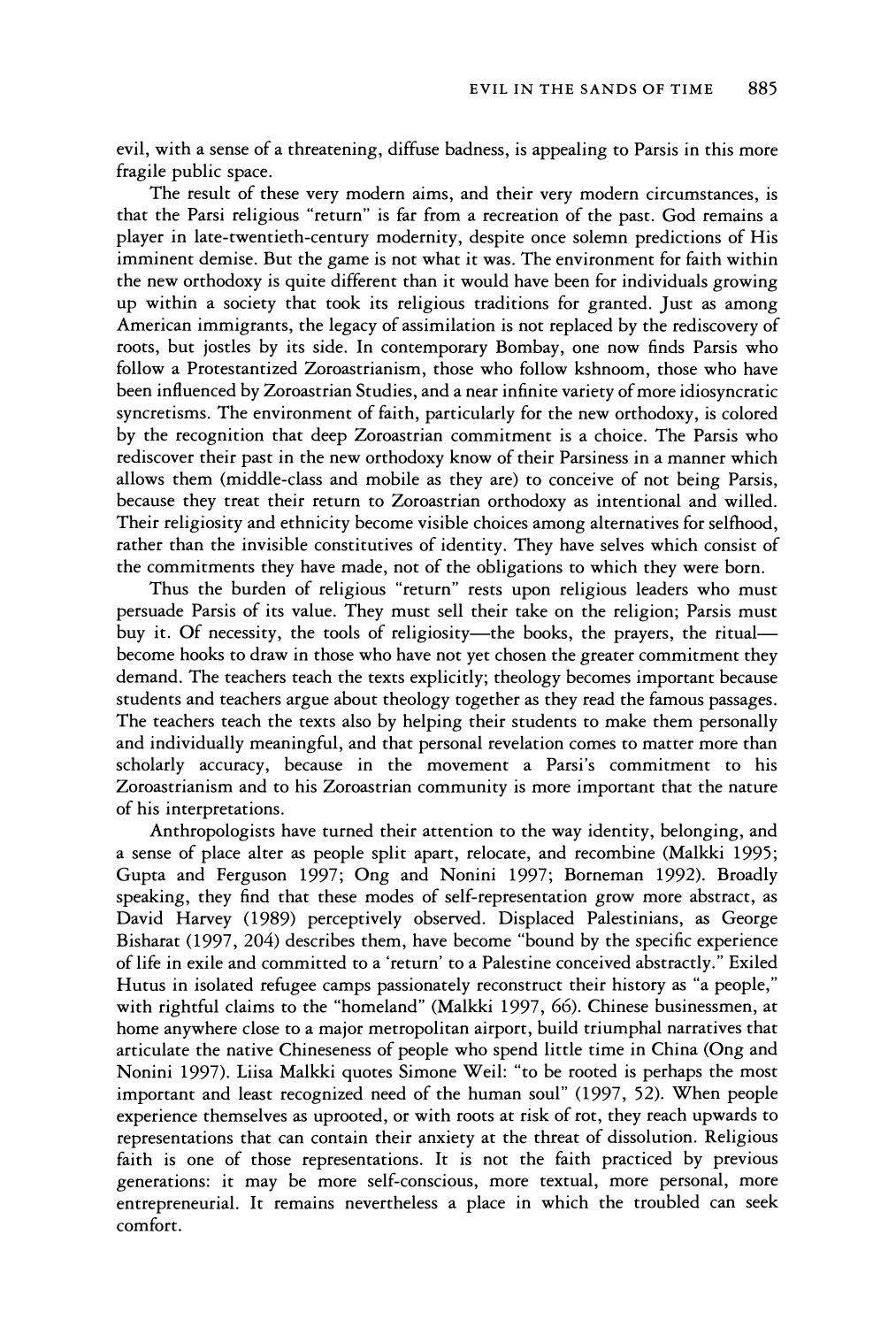### List of References

ABRAMSON,H. 1973. *Ethnic Diversity in America.* New York: J. Wiley and Sons.

- APPEL,J. 1961. "Hansen's Third Generation 'Law' and the Origins of the American Jewish Historical Society." *Jewish Social Studies.* 23(1):3-20.
- AXELROD, P. 1974. "A Social and Demographic Comparison of Parsis, Saraswat Brahmins, and Jains in Bombay." Ph.D. diss., University of North Carolina at Chapel Hill.
- BARBER, B. [1941] 1958. "Acculturation and Messianic Movements." In *Reader in Comparative Religion,* edited by W. Lessa and E. Vogt. Reprint, Evanston, Ill.: Row, Peterson, and Co.

BAYLY,S. 1989. *Saints, Goddesses, andKings.* Cambridge: Cambridge University Press.

BENGALEE, N. S. N.d. *The Life of Sorabjee Shapoorjee Bengalee, C.I.E.* Bombay: Bengalee.

BHABHA, H. 1994. *The Location of Culture*. New York: Routledge.

- BISHARAT,G. 1997. "Exile to Compatriot: Transformations in the Social Identity of Palestinian Refugees in the West Bank." In *Culture, Power, Place: Explorations in Critical Anthropology,* edited A. Gupta and J. Ferguson. Durham: Duke University Press.
- BODE, F. A. 1960. *Man, Soul, and Immortality in Zoroastrianism.* Bombay: California Zoroastrian Center.
- BORNEMAN,J. 1992. *Belonging in the Two Berlins.* Cambridge: Cambridge University Press.
- BOYCE, M. 1975. *History of Zoroastrianism.* Vol. 1. Leiden: E. J. Brill.
	- . 197 7. *A Persian Stronghold of Zoroastrianism.* Oxford: Clarendon.
- . 1979. *Zoroastrians: Their Religious Beliefs and Practices.* London: Routledge, Kegan, and Paul.
- . 1982. *History ofZoroastrianism.* Vol. 2. Leiden: E. J. Brill.
- . ed. 1984. *Textual Sources for the Study of Zoroastrianism.* Manchester: Manchester University Press.
- CHINIWALLA,F. S. 1942. *Essential Origins of Zoroastrianism.* Bombay: The Parsi Vegetarian and Temperance Society.
- CHOKSY, J. 1989. *Purity and Pollution in Zoroastrianism: Triumph over Evil.* Austin: University of Texas Press.
	- . 1996. "Doctrinal Variation in Zoroastrianism: The Notion of Dualism." *K. R. Cama Oriental Institute Second International Congress Proceedings.* Bombay: *K.* R. Cama Oriental Institute.
- COMAROFF, J., and J. COMAROFF. 1992. *Ethnography and the Historical Imagination*. Boulder, Colo.: Westview Press.
- DANZIGER,M. H. 1989. *Returning to Tradition.* New Haven: Yale University Press. DAVID, M. D. 1973. *History of Bombay.* Bombay: Bombay University Press.
- Description of a View of the Island and Harbour of Bombay, Painted by R. Burford. 1831. London: T. Brettel.

DHALLA, M. N. [1914] 1972. *Zoroastrian Theology*. Reprint, New York: AMS Press.

ENGINEER,B. A. 1918. "Advancement of Religion: An Article Contributed to the Dastur Hoshung Memorial. Bombay." Bombay: K. R. Cama Oriental Institute. Typescript.

FANON, F. 1967. *Black Skin, White Masks.* New York: Grove.

FRAMJEE,A. 1841. *The Hadie Gum Rahan: Or, a Guide to Those Who Have Lost Their Way, Being a Rejutation of the Lecture Delivered by the Rev. John Wilson.* Bombay: Bombay Samachar Press.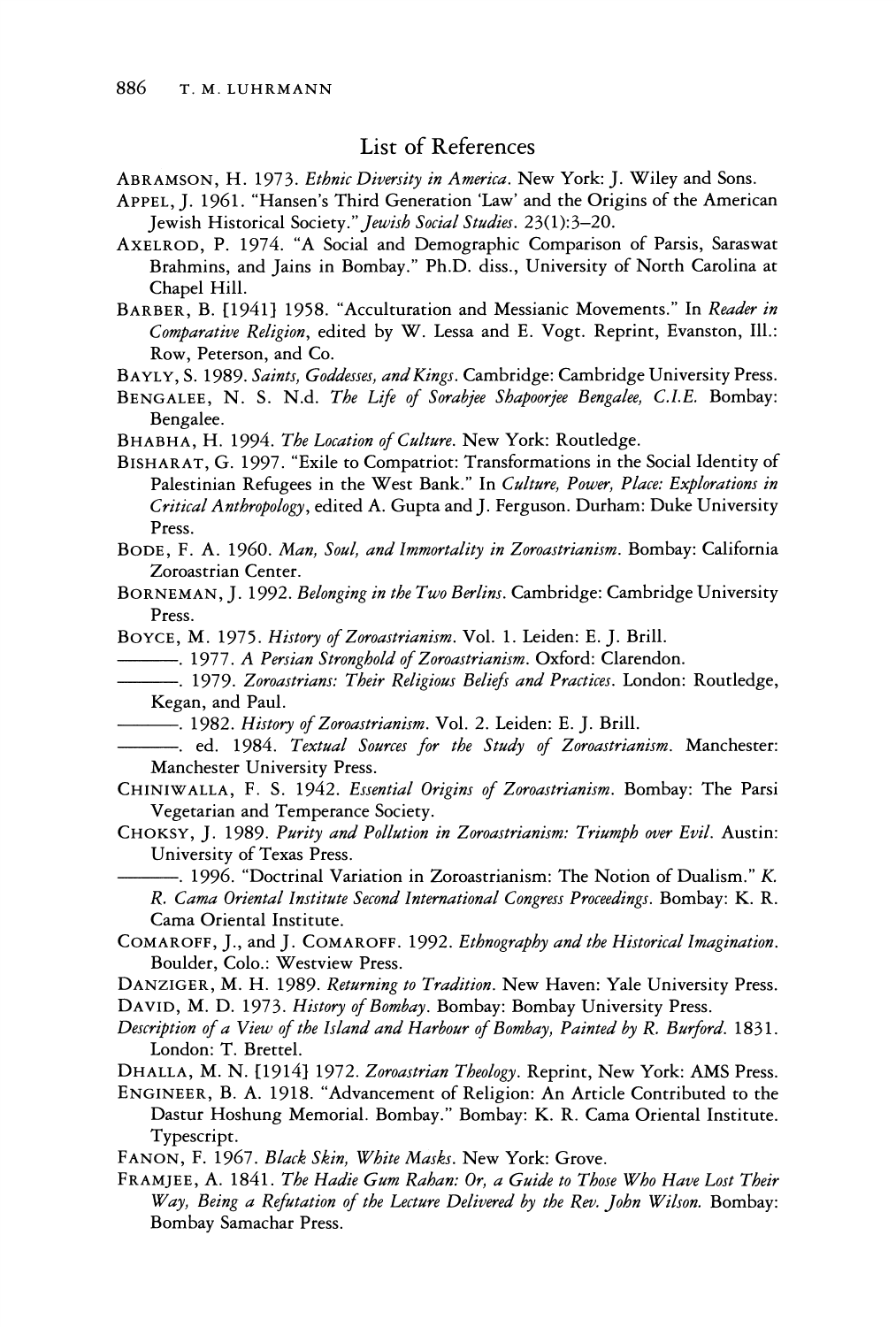- FRYE, R. 1985. "Zoroastrian Incest." In *Orientalis losephi Tucci Memoire Dicta,* edited by G. Gnoli and L. Lanciotti. Rome: Instituto Italiano per il Medio ed Estremo Oriente.
- GANS, H. 1979. "Symbolic Ethnicity: The Future of Ethnic Groups and Cultures in America." *Ethnic and Racial Studies* 2(1):1-20.
- GLAZER, N. 1990. "Hansen's Hypothesis and the Historical Experience of Generations." In *American Immigrants and Their Generations,* edited by P. Kivisto and D. Blanck. Chicago: University of Illinois Press.
- GLEASON, P. 1990. "Hansen, Herberg, and American Religion." In *American Immigrants and Their Generations,* edited by P. Kivisto and D. Blanck. Chicago: University of Illinois Press.
- GOMBRICH, R., and G. OBEYESEKERE. 1988. *Buddhism Transformed.* Princeton: Princeton University Press.
- GUPTA, A., and J. FERGUSON, eds. 1997. *Culture, Power, Place: Explorations in Critical Anthropology.* Durham: Duke University Press.
- HANSEN, M. [1938] 1968. "The Third Generation." In *Children of the Uprooted*, edited by 0. Handlin. Reprint, New York: Grosset and Dunlop.
- HARVEY,D. 1989. *The Condition of Postmodernity.* Oxford: Basil Blackwell.
- HAUG,M. 118781 1978. *The Parsis.* Reprint, Delhi: Cosmo.
- HERBERG, W. 1955. Protestant, Catholic, Jew: An Essay in American Religious Sociology. Garden City, N.Y.: Doubleday.
- HINNELLS,J. 1996. *Zoroastrians in Britain.* Oxford: Clarendon.
- HOWELL, J. D. 2001. "Sufism and the Indonesian Islamic Revival." *Journal of Asian Studies* 60(3):701-29.
- HUMBACH, H., and P. ICHAPORIA, 1994. *The Heritage of Zarathustra*. Heidelberg: Carl Winter.
- INSLER, S. 1975. *The Gathas of Zarathustra*. Acta Iranica. Vol. 8. Leiden: E. J. Brill.
- *John Wilson and His Institution.* 1975. Bombay: John Wilson Education Society.
- KARAKA,D. F. 1884. *History of the Parsis.* Vols. I and 11. London: Macmillan.
- KATZENSTEIN, M., U. MEHTA, and U. THAKKAR. 1997. "The Rebirth of Shiv Sena and the Symbiosis of Discursive and Organizational Power." *Journal of South Asian Studies* 56(2):37 1-90.
- KELLY,J. 1991. *A Politics of Virtue: Hinduism, Sexuality, and Countercolonial Discourse in Fiji.* Chicago: University of Chicago Press.
- KHARAS,H. 1984. "A Socio-economic Survey of the Priestly Class (Mobeds) of the Zoroastrian Community in Bombay Extending to Thana." Master's thesis, Bombay University.
- KIVISTO, P., and D. BLANCK, eds. 1990. *American Immigrants and Their Generations.*  Chicago: University of Illinois Press.
- KOHLI, A. 1997. "Can Democracies Accommodate Ethnic Nationalism? Rise and Decline of Self-Determination Movements in India." *Journal of South Asian Studies*  56(2):325-44.
- KOPF, D. 1979. *The Brahmo Samaj and the Shaping of the Modern lndian Mind.*  Princeton: Princeton University Press.
- KULKE, E. 1974. *The Parsis of lndia: A Minority as an Agent of Social Change.* Munich: Weltforum-Verlag.
- LA BARRE, W. 1970. *The Ghost Dance.* Prospect Heights, Ill.: Waveland Press.
- LAING, S. 1887. *A Modern Zoroastrian.* London: White.
- LANGSTAFF,H. 1983. "The Impact of Western Education and Political Changes upon the Religious Changes of Indian Parsis in the Twentieth Century." Ph.D. diss., University of Manchester.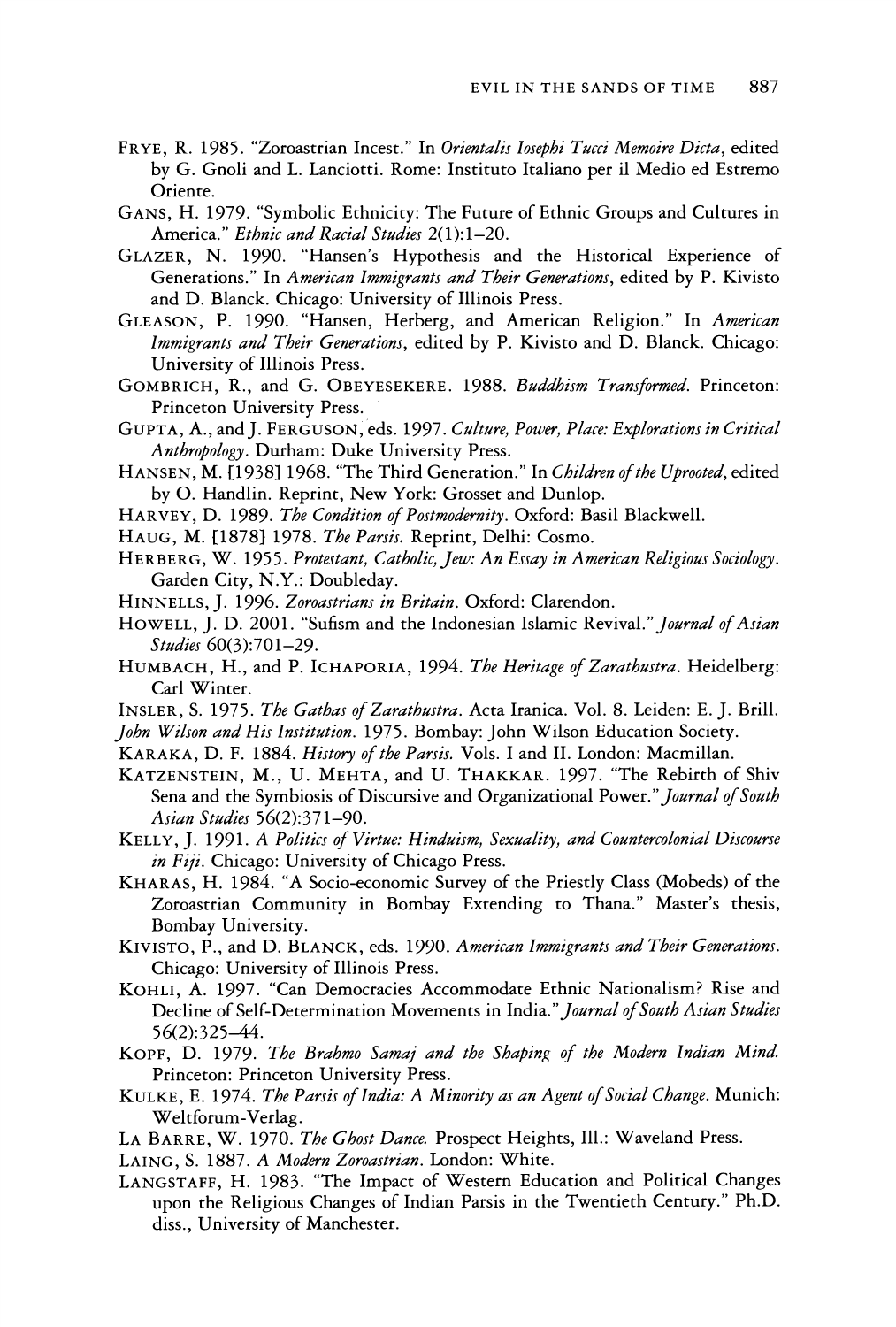- LAZERWITZ, B., and L. ROWITZ. 1964. "The Three Generations Hypothesis." American Journal of Sociology 35 69(5):529–38.
- LENSKI, G. 1961. *The Religious Factor: A Sociological Study of Religion's Impact on Politics*, *Economics, and Family Life.* New York: Doubleday.
- LUHRMANN,T. M. 1996. *The Good Parsi: The Postcolonial Anxieties of an Indian Colonial Elite.* Cambridge: Haward University Press.
- MAHMOOD, S. 1998. "Women, Piety, and the Islamic Awakening." Ph.D. diss., Stanford University.
- MALKKI, L. 1995. *Purity and Exile: Violence, Memory, and National Cosmology among*  Hutu Refugees in Tanzania. Chicago: University of Chicago Press.

. 1997. "National Geographic: The Uprooting of Peoples and the Territorialization of National Identity among Scholars and Refugees." In *Culture, Power, Place: Explorations in Critical Anthropology,* edited by A. Gupta and J. Ferguson. Durham: Duke University Press.

- MANECK, S. 1997. *The Death of Ahriman: Culture, Identity, and Theological Change among the Parsis of India.* Bombay: K. R. Cama Oriental Institute.
- MANNONI, 0. 1956. *Prospero and Caliban: The Psychology of Colonialism.* New York: Praeger.
- MARTY, M., and R. S. APPLEBY, eds. 1991. *Fundamentalisms Observed.* Chicago: University of Chicago Press.
	- . 1992. *The Glory and the Power.* Boston: Beacon.
- MASANI, P. S. 1917. *Zoroastrianism Ancient and Modern*. Bombay: Masani.
- MEMMI, A. 1965. *The Colonizer and the Colonized.* New York: Orion.
- MISSIONARYSETTLEMENT FOR UNIVERSITY WOMEN. N.d. Papers. India Office Library.
- MISTREE, K. P. 1982. *Zoroastrianism: An Ethnic Perspective.* Bombay: Zoroastrian Studies.
- MODI, J. J. 1885. *The Religious System of the Parsis*. Bombay: Modi.
- MULLER, M., general ed. 11880-971 1987. "Pahlavi Texts." Translated by E.W. West. *Sacred Books of the East.* Reprint, Delhi: Motilal Banarsidass.
- MUNSHI, SHENAZ, trans. N.d. *Talim-i-Zurthoost* (The doctrine of Zoroaster). N.p.
- NIEZEN, R. 2000. *Spirit Wars: Native American Religzon in an Age of Nation-Building.*  Berkeley and Los Angeles: University of California Press.
- OLCOTT,H. S. 1882. *The Spirit* of *the Zoroastrian Religion.* Bombay: Theosophical Society.
- ONG, A., and D. NONINI, eds. 1997. *Ungrounded Empires: The Cultural Politics of Modern Chinese Transnationalism.* New York: Routledge.
- The Parsi: The English Journal of the Parsis and a High Class Illustrated Monthly. 1905– 6. l(1-12). Bombay.
- *Parsiana,* 1970-94. Bombay.
- *The Polytheism of the Parsis.* 185 1. Parsi Gujarati Series, no. 4. Bombay: Bombay Book and Tract Society.
- SINGER, M. 1972. *When a Great Tradition Modernizes.* New York: Praeger.
- SMOAK, G. 1999. "Ghost Dances and Identity: Ethnogenesis and Racial Identity and Shoshones and Bannocks in the Nineteenth Century." Ph.D. diss., University of Utah.
- SOHRABJI, DOSABHAI. 1840. *Talim-i-Zurthoost* (The doctrine of Zoroaster). Bombay: n.p.
- STOLER, A. 1995. *Race and the Education of Desire.* Durham: Duke University Press.
- SULERI, S. 1992. *The Rhetoric of English India.* Chicago: University of Chicago Press.
- TARAPOREVALA, D. 1987. "The Knowledge of Religion among Parsi Zoroastrians in Bombay." Ph.D. diss., University of Bombay.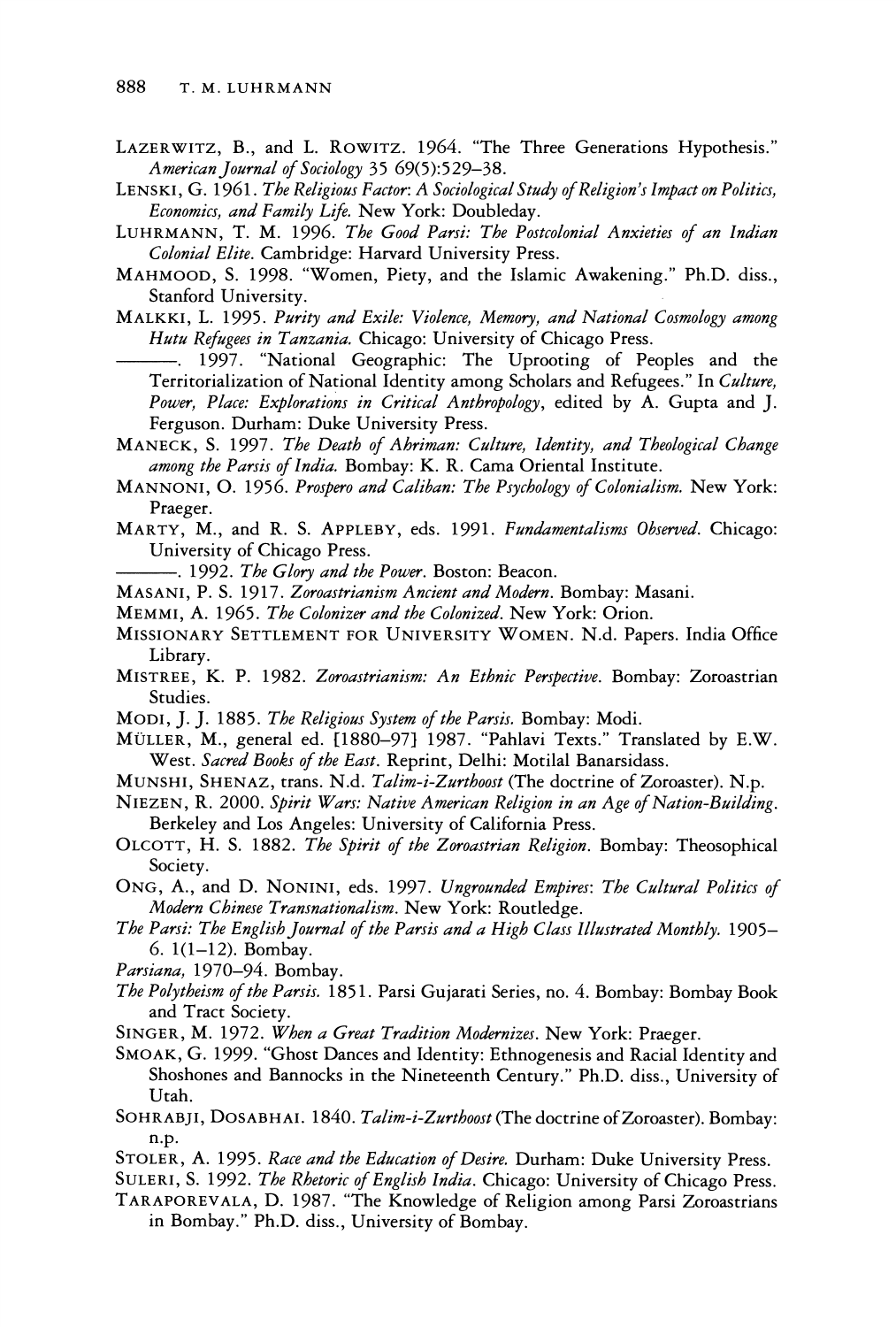- TARAPOREWALA, I. J. S. 195 1. *The Divine Songs of Zarathustra: A Philological Study of the Gathas of Zarathwtra.* Bombay: Taraporewala and Sons.
- TAVARIA,P. N. [n.d} 1971. *A Manual of "fibnoom": The Zoroastrian Occult Knowledge.*  Reprint, Bombay: Masani.
- TINDALL,G. 1982. *City of Gold.* London: Temple Smith.
- TORRI, M. 1991. "Trapped inside the Colonial Order: the Hindu Bankers of the Surat and Their Business World during the Second Half of the Eighteenth Century." *Modern Asian Studies* 25(2):367-410.
- VIMADALAL, J. R. 1979. *What a Parsee Should Know.* Bombay: Vimadalal.
- . 1985. *Seven Discourses.* Bombay: Vimadalal.
- WADIA, R. A. 1983. *The Bombay Dockyard and the Wadia Master Builders.* Bombay: Wadia.
- WALLACE, A. 1969. *The Death and Rebirth of the Seneca*. New York: Vintage.
- WILSON,J. [I8431 1989. *The Parsi Religion as Contained in the Zend-Avesta as*  Propounded and Defended by the Zoroastrians of India and Persia. Unfolded, Refuted *and Contrasted with Christianity.* Bombay: American Mission Press. Reprint, Delhi: Vintage.
	- -. 1847. *The Doctrine of Jehovah Addressed to the Parsis: A Sermon Preached in the Occasion of the Baptism of Two Youths of the Tribe, May 1839.* Edinburgh: William Whyte and Co.
- WRITER, R. 1993. *Contemporary Zoroastrians: An Unstructured Nation.* Lanham, Md. : University Press of America.
- ZAEHNER,R. C. 1961. *The Dawn and Twilight of Zoroastrianism.* New York: Putnam.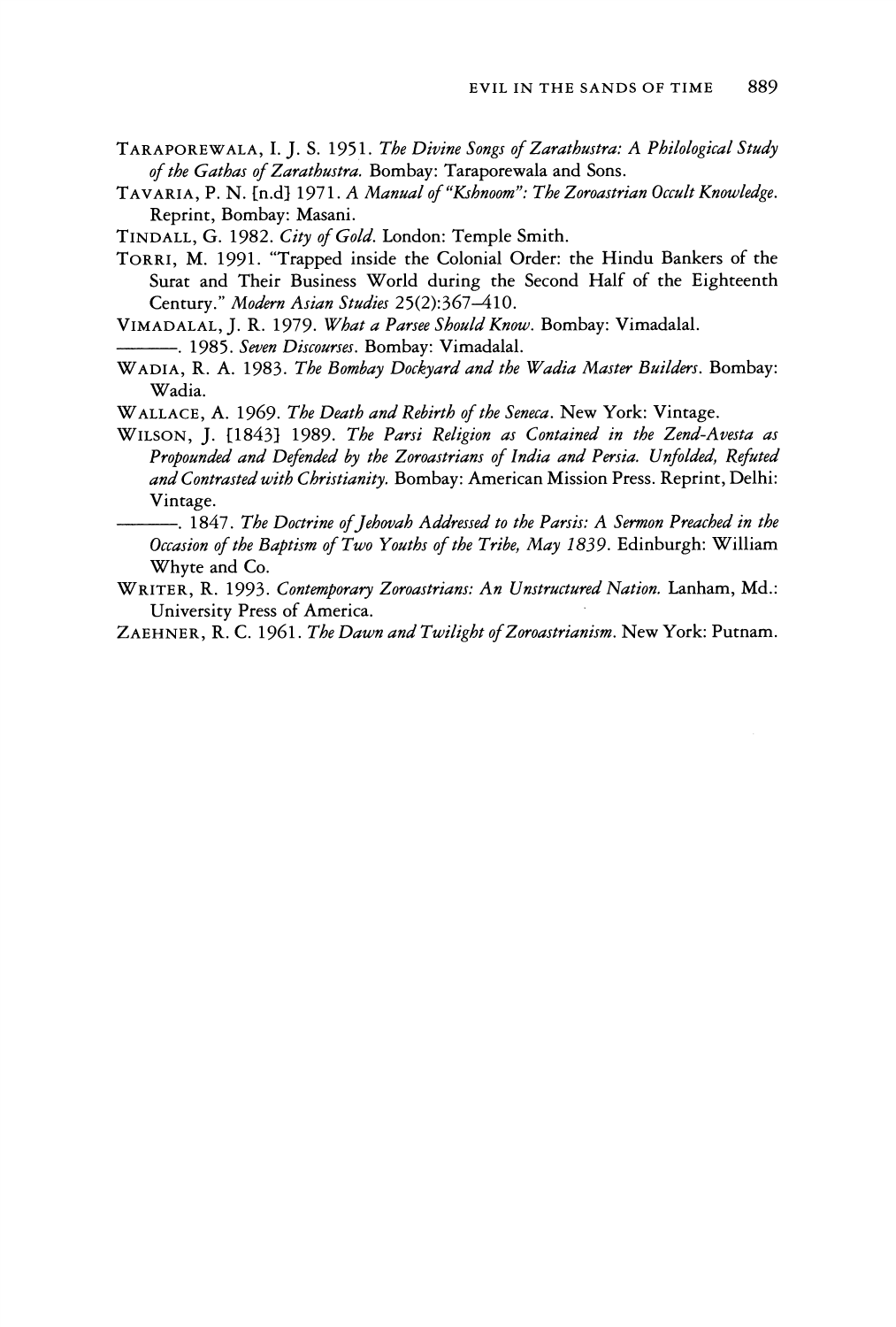http://www.jstor.org

# **LINKED CITATIONS**

*- Page 1 of 2 -*



*You have printed the following article:*

**Evil in the Sands of Time: Theology and Identity Politics among the Zoroastrian Parsis** T. M. Luhrmann *The Journal of Asian Studies*, Vol. 61, No. 3. (Aug., 2002), pp. 861-889. Stable URL: [http://links.jstor.org/sici?sici=0021-9118%28200208%2961%3A3%3C861%3AEITSOT%3E2.0.CO%3B2-J](http://links.jstor.org/sici?sici=0021-9118%28200208%2961%3A3%3C861%3AEITSOT%3E2.0.CO%3B2-J&origin=JSTOR-pdf)

*This article references the following linked citations. If you are trying to access articles from an off-campus location, you may be required to first logon via your library web site to access JSTOR. Please visit your library's website or contact a librarian to learn about options for remote access to JSTOR.*

# **[Footnotes]**

**1 Sufism and the Indonesian Islamic Revival** Julia Day Howell *The Journal of Asian Studies*, Vol. 60, No. 3. (Aug., 2001), pp. 701-729. Stable URL: [http://links.jstor.org/sici?sici=0021-9118%28200108%2960%3A3%3C701%3ASATIIR%3E2.0.CO%3B2-K](http://links.jstor.org/sici?sici=0021-9118%28200108%2960%3A3%3C701%3ASATIIR%3E2.0.CO%3B2-K&origin=JSTOR-pdf)

# **List of References**

**Sufism and the Indonesian Islamic Revival** Julia Day Howell *The Journal of Asian Studies*, Vol. 60, No. 3. (Aug., 2001), pp. 701-729. Stable URL: [http://links.jstor.org/sici?sici=0021-9118%28200108%2960%3A3%3C701%3ASATIIR%3E2.0.CO%3B2-K](http://links.jstor.org/sici?sici=0021-9118%28200108%2960%3A3%3C701%3ASATIIR%3E2.0.CO%3B2-K&origin=JSTOR-pdf)

## **The Three-Generations Hypothesis**

Bernard Lazerwitz; Louis Rowitz *The American Journal of Sociology*, Vol. 69, No. 5. (Mar., 1964), pp. 529-538. Stable URL: [http://links.jstor.org/sici?sici=0002-9602%28196403%2969%3A5%3C529%3ATTH%3E2.0.CO%3B2-R](http://links.jstor.org/sici?sici=0002-9602%28196403%2969%3A5%3C529%3ATTH%3E2.0.CO%3B2-R&origin=JSTOR-pdf)